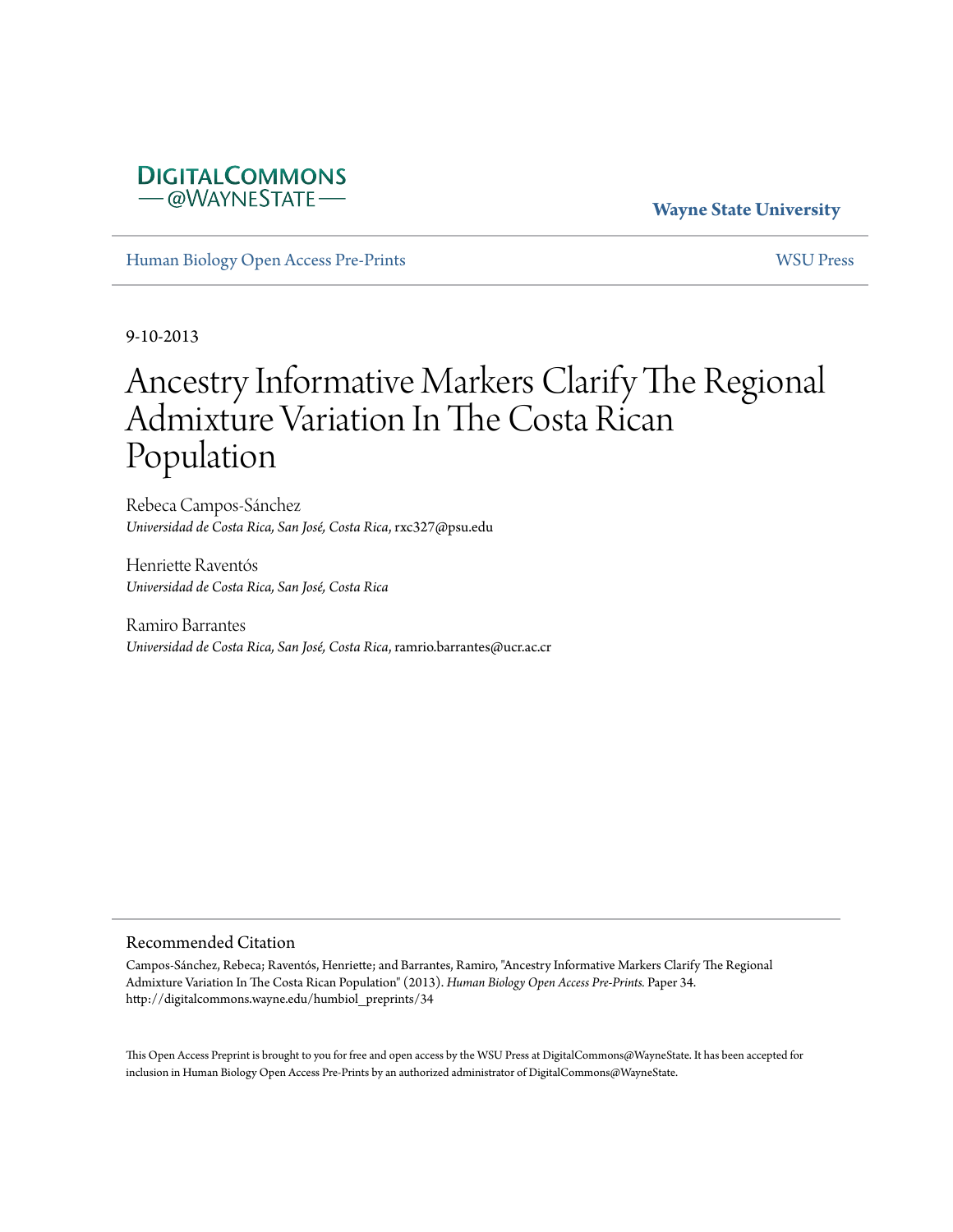## **TITLE PAGE**

#### **TITLE OF THE PAPER:**

## **ANCESTRY INFORMATIVE MARKERS CLARIFY THE REGIONAL ADMIXTURE VARIATION IN THE COSTA RICAN POPULATION**

## **AUTHOR'S NAMES:**

REBECA CAMPOS-SÁNCHEZ<sup>a, 1</sup>, HENRIETTE RAVENTÓS<sup>a,b</sup>, RAMIRO  $BARRANTES^{b*}$ 

<sup>a</sup>Universidad de Costa Rica, Centro de Investigación en Biología Celular y

Molecular, Universidad de Costa Rica, 2060 San José, Costa Rica.

<sup>b</sup>Universidad de Costa Rica, Escuela de Biología, Universidad de Costa Rica, 2060 San José, Costa Rica.

\*Corresponding author post-publication: Tel: +506 25115622; Fax: +506 22247530.

E-mail: ramiro.barrantes@ucr.ac.cr

<sup>1</sup> Present address: The Pennsylvania State University, University Park, PA 16802.

Correspondence during review and publication: Rebeca Campos-Sánchez. Address: 306 Wartik Building, Penn State University. City: University Park, PA. Zip code: 16802. Phone: 814 7530450. Email: rebcamsan@gmail.com, rxc327@psu.edu.

## **KEY WORDS:**

historic perspective; population genetic structure; stratification; forensic databases; genetic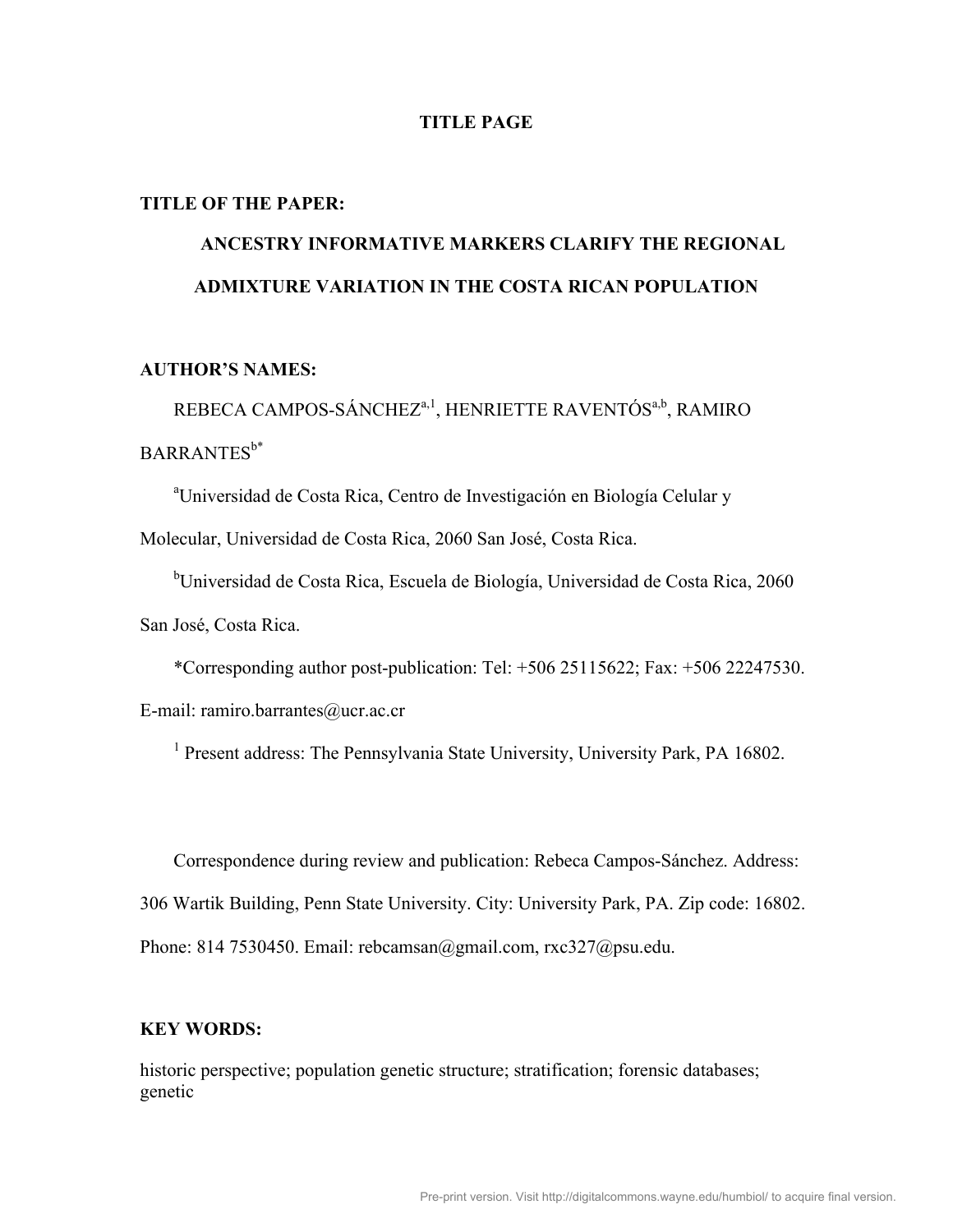## **ABSTRACT**

The genetic structure of Costa Rica's population is complex, both by region and by individual, due to the admixture process that started during the  $15<sup>th</sup>$  century and historical events thereafter. Previous studies have been done mostly on Amerindian populations and the Central Valley inhabitants using various microsatellites and mtDNA markers. Here, we study for the first time a random sample from all regions of the country with AIMS (Ancestry Informative Markers) to address the individual and regional admixture proportions. A sample of 160 male individuals was screened for 78 AIMs customized in a GoldenGate platform from Illumina. We observed that this small set of AIMs has the same power of hundreds of microsatellites and thousands of SNPs to evaluate admixture, with the benefit of reducing genotyping costs. This type of investigation is necessary to explore new genetic markers useful for forensic and genetic investigation. Our data showed a mean admixture proportion of 49.2% European, 37.8% Native American and 12.9% African, with a disproportionate admixture composition by region. In addition, when a fourth component, the Chinese, was included the proportions changed to  $45.6\%$ European, 33.5% Native American, 11.7% African, and 9.2% Chinese. The admixture trend is consistent among all regions (EUR>NAM>AFR) and individual admixture estimates vary broadly in each region. Though we did not find stratification in CRP, it is recommended to evaluate gene admixture in future genetic studies of Costa Rica, especially for the Caribbean region as it contains the largest proportion of African ancestry (30.9%).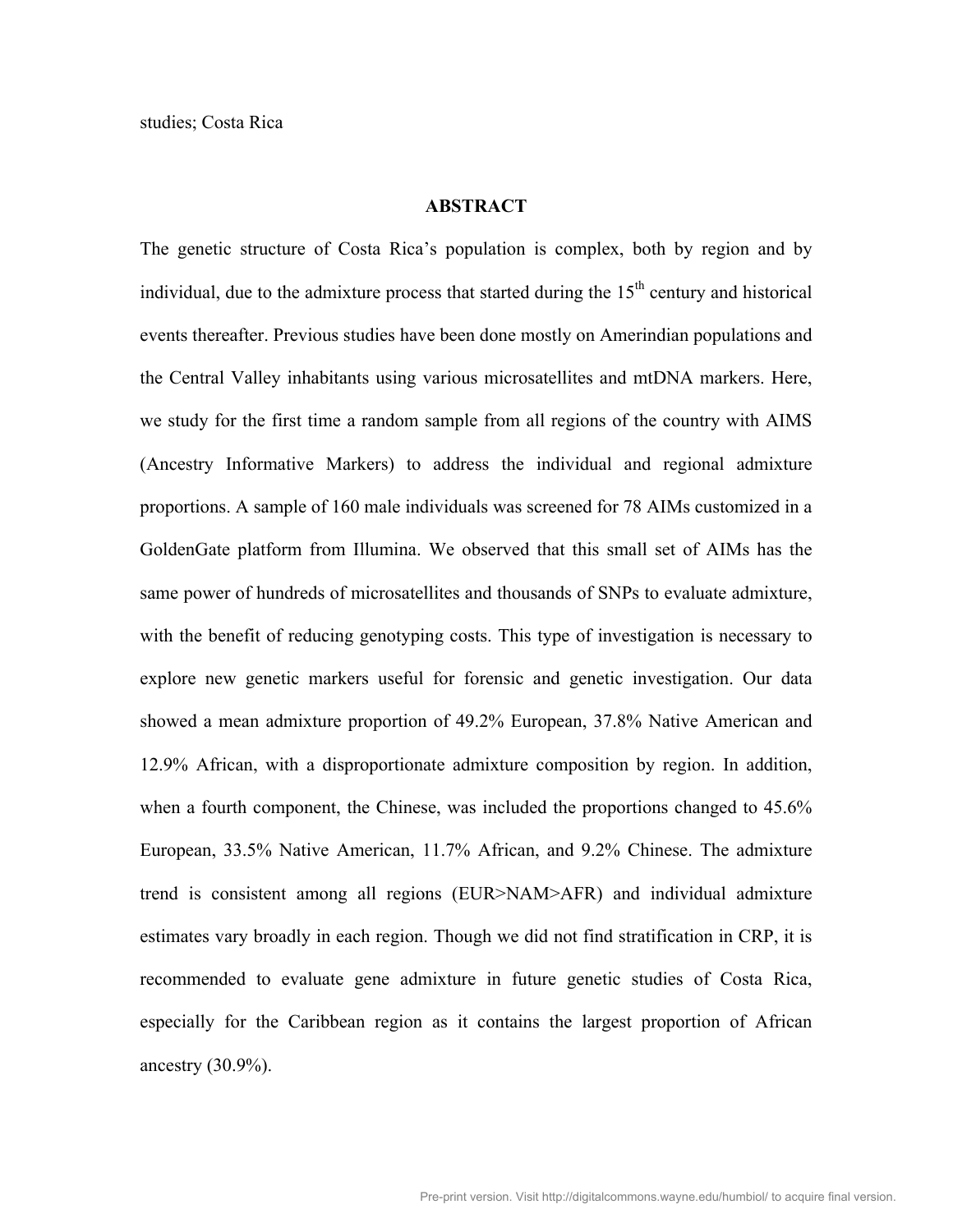Costa Rica's population (CRP) conformation is complex, starting by the admixture of natives (Barrantes *et al.* 1990) with Spaniards during the colonization period (15<sup>th</sup> and 16<sup>th</sup> centuries, (Meléndez 1982; Meléndez 1985), and then with African immigrants that entered the country as slaves on the  $16<sup>th</sup>$  century and from the Caribbean countries during the  $19<sup>th</sup>$  century (Bryce-Laporte 1962; Casey 1979; Chomsky 1995; Duncan 1972; Meléndez 1972; Stewart 1967). In addition, the Chinese immigration began in 1850 and has increased throughout the years (Bermúdez 2000; León 1987), nonetheless no scientific research has been done on its impact on the actual population until now. Furthermore, understanding admixture in this population is essential for disease susceptibility mapping studies, and Costa Rica's population has been extensively studied for psychiatric diseases (Contreras *et al.* 2010; Escamilla *et al.* 2009; Escamilla *et al.* 2007; Walss-Bass *et al.* 2006; Walss-Bass *et al.* 2009), longevity (Castri *et al.* 2011; Castri *et al.* 2009) and other disease studies (Leon *et al.* 1992).

Population admixture is best studied with genetic markers that show allele frequency differences between ancestral groups that originated in the population under analysis (Rosenberg *et al.* 2003). The most frequently used are the Ancestry Informative Markers (AIMs), single nucleotide polymorphisms (SNPs) that show large allele frequency differences (Galanter *et al.* 2012) and which have been studied on modern descendants of ancestral populations (Parra *et al.* 1998). AIMS can also be used to infer the geographic origin of an individual (Galanter *et al.* 2012). Previous studies have shown that these markers are useful in studies of Hispanics (Bonilla *et al.* 2004a), Mexicans (Martinez-Fierro *et al.* 2009; Martinez-Marignac *et al.* 2007; Tian *et al.* 2007), African Americans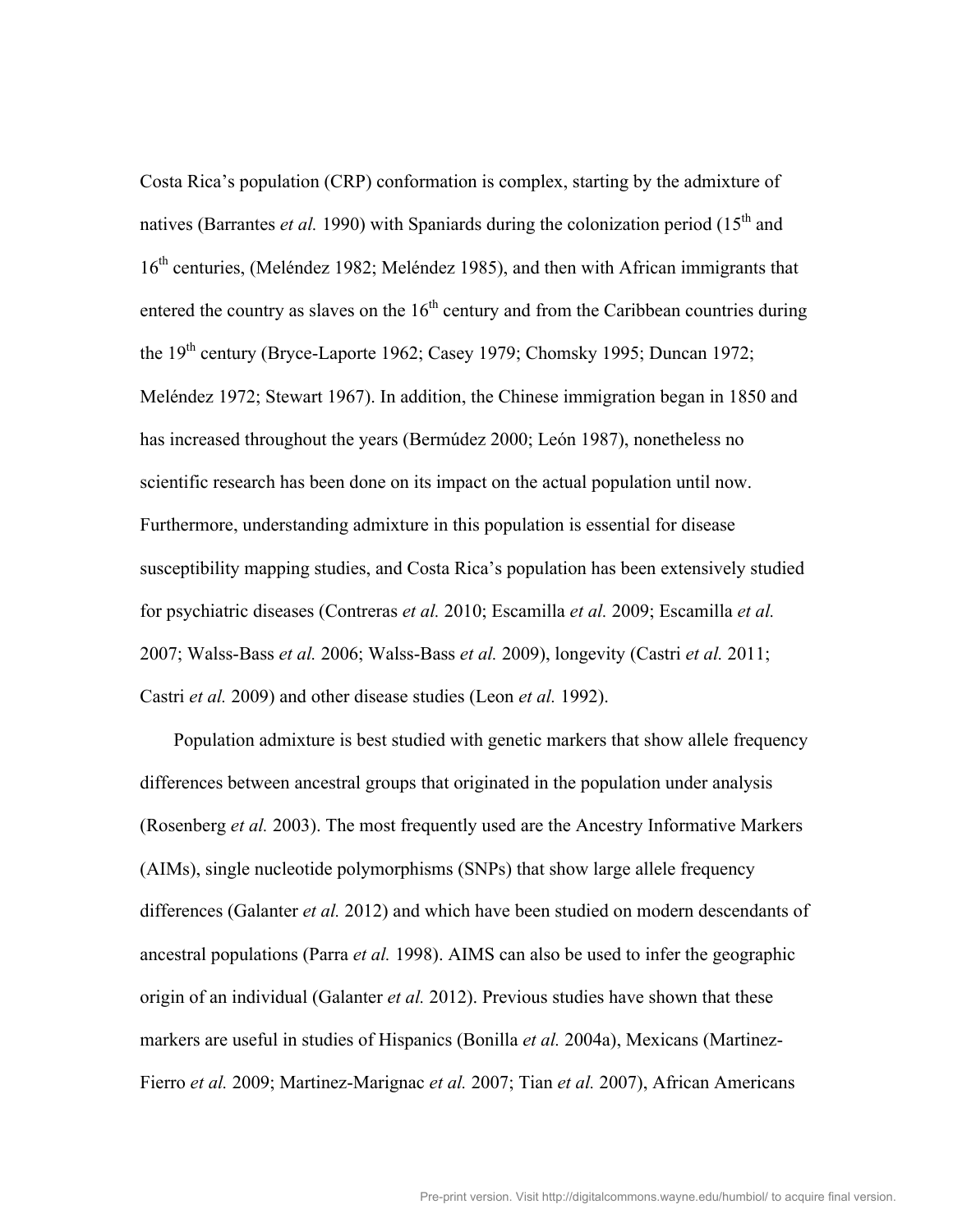(Parra *et al.* 1998), Native Americans (Klimentidis *et al.* 2009), and Puerto Ricans (Lai *et al.* 2009), among others. Another advantage of using SNPs over other markers (i.e. microsatellites or mtDNA sequences) is their low mutation rate (Budowle and van Daal 2008), which makes them ideal to study old population events as they reconstruct more accurate genotypes.

Previous studies in Costa Rica have addressed the admixture question, directly or indirectly, through population genetics (Morera *et al.* 2003) and forensic studies (Morales *et al.* 2001). All of these investigations possess a sampling bias towards a geographic region (mostly the Central Valley) or disease phenotype. Nonetheless, a diverse set of markers have been analysed such as blood groups and proteins (Morera *et al.* 2003), autosomal microsatellites (Segura-Wang *et al.* 2010; Wang *et al.* 2008), AIMs (Ruiz-Narvaez *et al.* 2010), and sex-specific markers in the mitochondrial and the Ychromosome (Campos-Sanchez *et al.* 2006).

Here, we studied AIMs in a random sample (no disease associated) from the whole country to evaluate the genetic ancestry conformation of Costa Rica and its ethnogeographic regions. The estimated proportions of admixture from European, West Africans, Native Americans, and Chinese populations revealed different ancestral population proportions depending on the individuals' region of origin. In addition, we did not detect population stratification, and the individual admixture estimates vary broadly among the samples. The AIMs studied here could be used to address sample selection on future genetic studies, to understand historical records and for forensic applications (i.e. improving genetic population databases, identification of individual's origin). Moreover, we observed the power that a smaller set of AIMs has over hundreds of microsatellite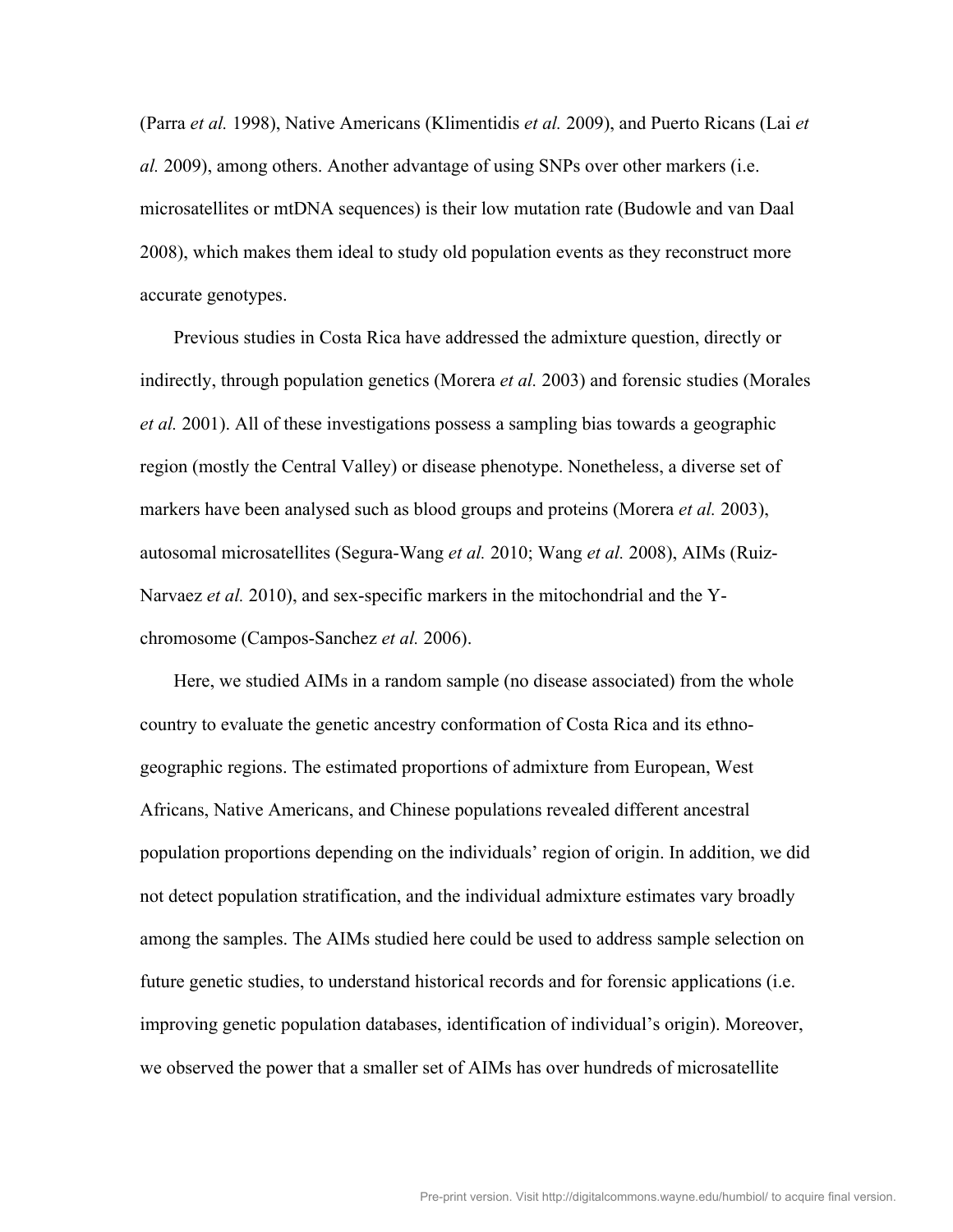markers and thousands of SNPs to study admixture, which is beneficial as it reduces the costs of genotyping. We even suggest that AIMs should be included on forensic databases of Costa Rica and could plausibly be extended to Central America.

## **MATERIALS AND METHODS**

#### *Samples and ethno-geographic subdivision*

Samples of 160 unrelated male individuals from the entire territory were randomly selected and classified into four regions using ethno-historic and geographic-political criteria (Morera *et al.* 2003). The four regions are: North (37 samples), Caribbean (21 samples), Central Valley (77 samples) and South (25 samples) (Figure 1). Sample sizes are proportional to the total population by region, that is the Central Valley is the largest settlement, North and South are intermediate and the Caribbean is the least inhabited. DNA was extracted with the phenol-chloroform method. This study was approved by the Ethics Committee of the University of Costa Rica.

## *Genotyping of AIMs*

Each DNA was quantified and 500 ng were used for the Golden Gate Assay (Illumina Inc; San Diego, CA, USA). A total of 82 Ancestry Informative Markers (AIMs, Suppl Table 1) were customized for the assay and the allele assignment was done by BeadStudio 3.0 software. These markers present high allele frequency differences in European (EUR), Native American (NAM), African (AFR), and Chinese (CHB) descendants. Moreover, these AIMs have been used on admixture mapping studies and on individual admixture estimations of other Latin-American populations with ancestral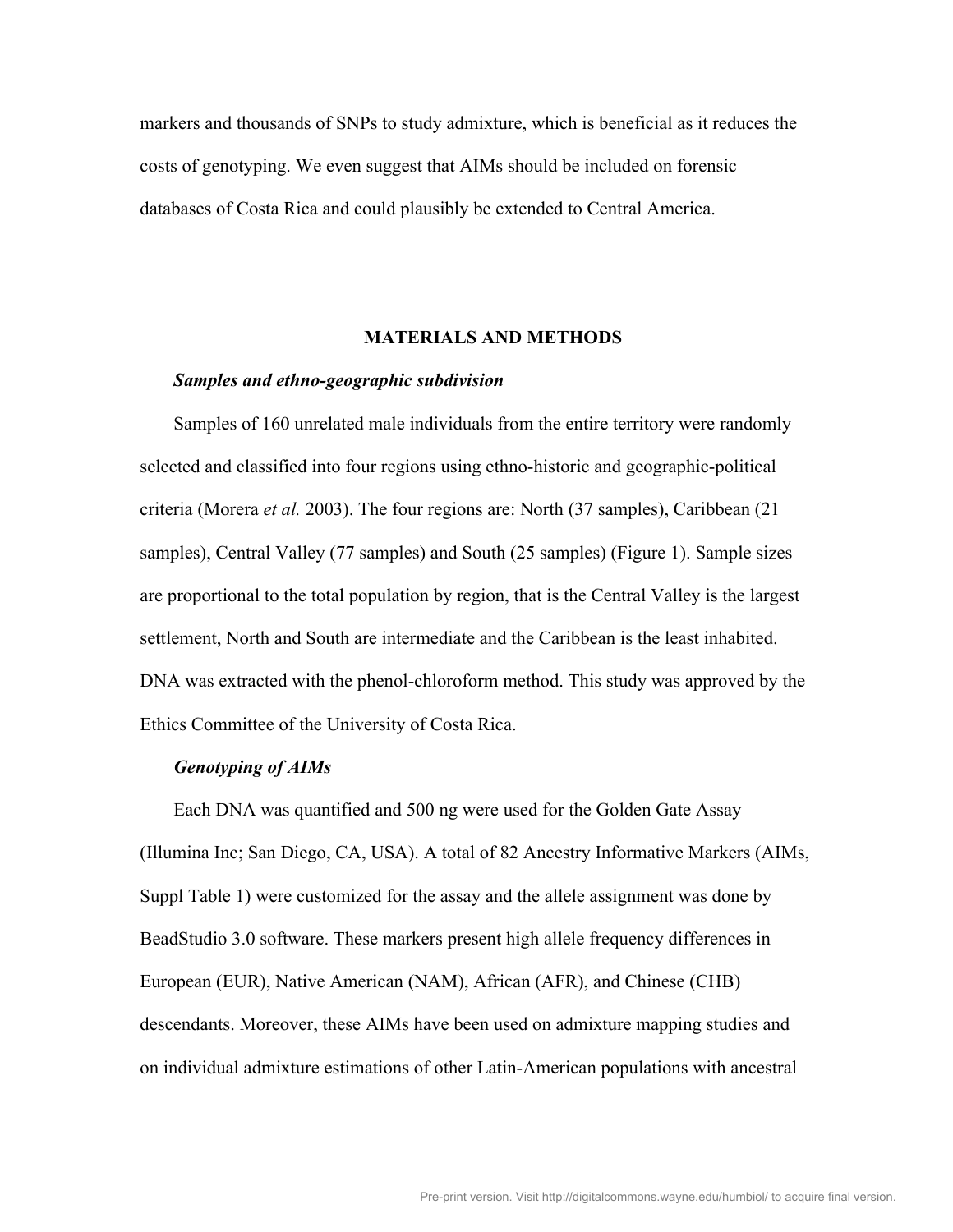populations similar to that of Costa Rica (Bonilla *et al.* 2004b; Martinez-Marignac *et al.* 2007; Price *et al.* 2007; Tian *et al.* 2007).

#### *Statistical analysis*

Each marker was tested for Hardy Weinberg departures using the De Finetti software (http://ihg2.helmholtz-muenchen.de/cgi-bin/hw/hwa1.pl). Genetic distances were determined using GenAlEx (Peakall and Smouse 2006) and depicted on trees and MDS plots with MEGA version 3.1 (Kumar *et al.* 2004) and GenAlEx (Peakall and Smouse 2006), respectively.

ADMIXMAP 3.8 (Hoggart *et al.* 2004) for Windows was used to estimate individual and population admixture proportions. We also used this program to test for stratification using a test for residual allelic association between unlinked loci (Martinez-Marignac *et al.* 2007). We used the default parameters except for the following: "samples" of 5000 (iterations of the Markov chain), "burnin" of 200, "populations" of 3 or 4 depending on the model tested. Genotype data from West Africans, European Spaniards, Mesoamerican Amerindians, and Han Chinese from Beijing were used as parental populations. These parental allele frequencies were obtained from three sources: reference publications (Martinez-Marignac *et al.* 2007; Tian *et al.* 2007), Hapmap data extracted from the dbSNP at the NCBI webpage, and the 1000 Genomes project downloaded from SPSmart (Amigo *et al.* 2009; Amigo *et al.* 2008). The triangular plots were generated with the package klaR (Weihs *et al.* 2005) on R (Team 2011).

#### **RESULTS**

#### *Markers selection and evaluation*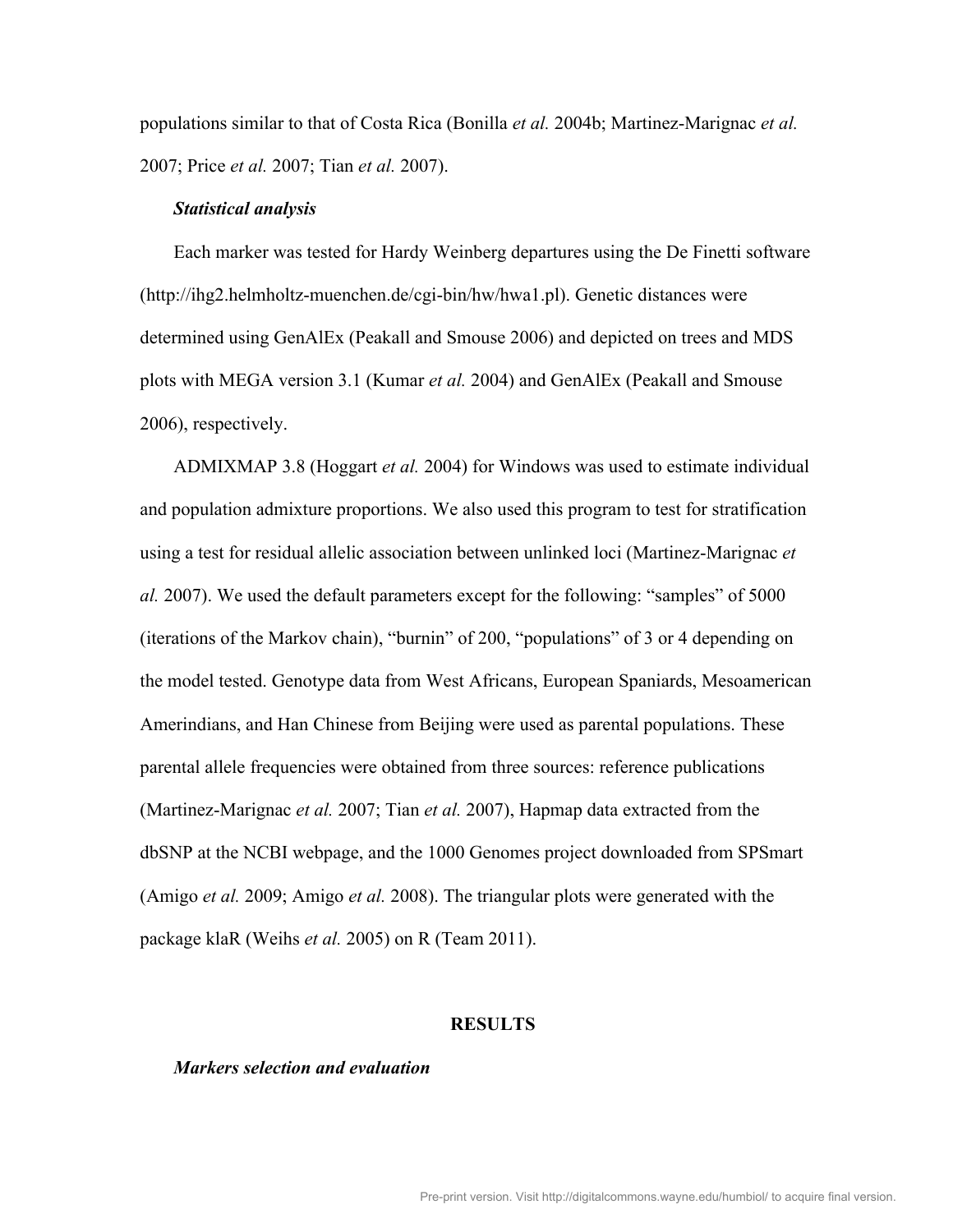The AIMs were selected from previous publications on Latin-American populations with ancestries similar to that of Costa Rica, because of their potential to study admixture (Bonilla *et al.* 2004b; Martinez-Marignac *et al.* 2007; Price *et al.* 2007; Tian *et al.* 2007). In our sample we obtained highly reliable genotyping profiles with the Golden Gate assay. Nonetheless, three out of 82 markers failed genotyping (rs1327805, rs1935946, rs983271) and rs983271 was monoallelic. For the rest of the markers, the analysis of Hardy Weinberg Equilibrium showed that four markers have significant deviances in the CRP after Bonferroni correction (p<0.0006, data not shown). When we reanalyzed the data after deleting those markers, we obtained similar results; therefore we used all 78 markers in subsequent analysis (Suppl Table 1).

### *Admixture analysis with three ancestral populations*

Our analysis of gene ancestry for Costa Rica with three ancestral populations revealed that 49.2% of the ancestry is European, 37.8% Native American and the remaining 12.9% African (Table 1). These results are fairly consistent with previous studies where the EUR component is predominant and the AFR component is the least abundant (Morera *et al.* 2003; Segura-Wang *et al.* 2010).

The proportions of admixture by region (Table 1) revealed that the European component is the largest in all regions. In the Central Valley it is 56.9%, followed by the South Region with 50.2%, the North with 44.1% and Caribbean with 40.1%. The second most important component is the Native American, where the North and South regions presented the largest proportions of 40.8% and 41.2%, respectively. The Central Valley showed an intermediate proportion of 36.4% and the smallest among the four regions studied was the Caribbean with 29%. In contrast, the Caribbean revealed the largest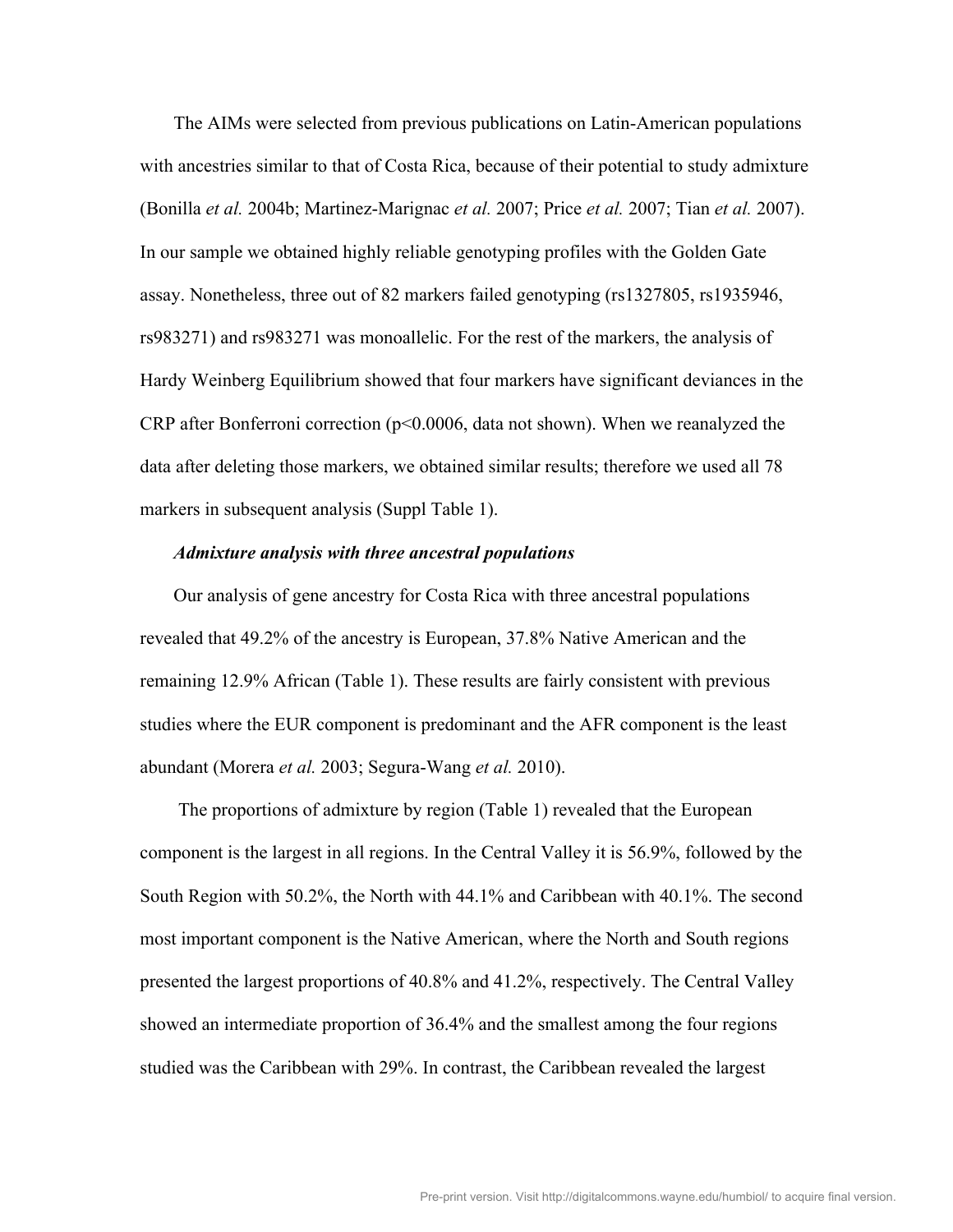African component (30.9%), as expected from their known ethno-historical distribution. Additionally, the second region with the largest proportion of African descent is the North Region (15.1%), also explained by the entrance of African slaves through the Pacific for the railroad construction (Bermúdez 2000; León 1987), and migration of slaves from the Central Valley to this region (Meléndez 1972; Meléndez and Duncan 1974). Lastly, the Central Valley and South Regions presented the smallest African component (6.7% and 8.5%, respectively).

#### *Admixture analysis with four ancestral populations*

When we evaluated a model with four ancestral populations, it showed 45.6% EUR, 33.5% NAM, 11.7% AFR, and 9.2% CHB components (Table 1). The trend per region and ancestry component was consistent with the three ancestral population model of admixture, with a slight reduction in the proportions for EUR, NAM and AFR. The Chinese component was highest on the North (6.6%) and South regions (6.1%), smallest on the Caribbean (4.2%) and intermediate in the Central Valley region (4.9%).

#### *Individual admixture estimations*

As expected, the variation in individual gene admixture is large, even for individuals belonging to the same region of the country. For the EUR component it ranged from 10.4% to 82.7%, the NAM from 7.3% to 72.4%, the AFR from 1.5% to 80.7%, and the Chinese from 1.3% to 17.4% (Figure 2). Although the variance among the proportions is large, there is a predominant overrepresentation of smaller African ancestry in most samples (82.5% individuals with  $\langle 15\% \rangle$ , as well as the Chinese (100% with  $\langle 17\% \rangle$ ). In contrast, the European component (half of the sample with 50-60% ancestry) and Native American component (85% of the sample with 30-50% ancestry) showed intermediate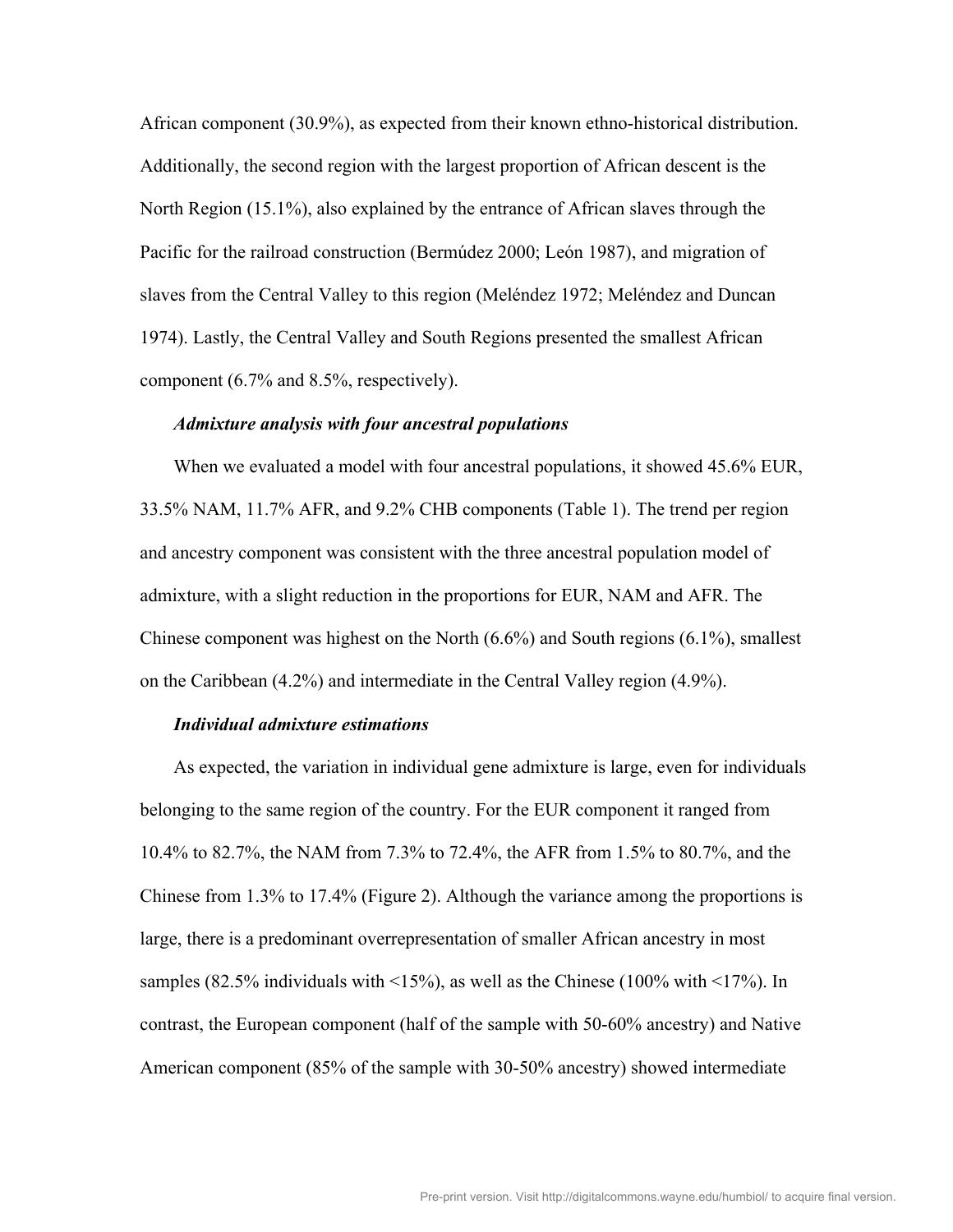proportions as shown in Suppl Figure 1. As outliers, we found seven individuals in the Caribbean sample that have more than 65% African ancestry, and from the Central Valley Region we found three individuals that are more than 65% Native American and seven that are more than 70% European (data not shown). A triangular plot (Figure 2) illustrates the distribution of each sample according to its ancestry component and shows the clustering of most samples between NAM and EUR, independently if a three ancestral population (Figure 2) or four ancestral population estimation was used (Suppl Figure 2).

## *Stratification analysis*

An important estimation based on our data is the plausible stratification of the population by region. Our results, based on a test for residual allelic association between 20 unlinked loci (Martinez-Marignac *et al.* 2007), showed no significant probability of subdivision in CRP. Though this result must be carefully evaluated, it could be a reflection of balanced migration of the population among the different regions, therefore reducing the effects of gene drift. This is consistent with previous studies that found no stratification in their samples from CRP (Ruiz-Narvaez *et al.* 2010; Segura-Wang *et al.* 2010; Wang *et al.* 2008).

#### *Comparisons to worldwide populations*

We estimated F<sub>st</sub> distances among our four regions of study and other admixed and ancestral populations to evaluate their relationship. Clearly, the phylogenetic tree depiction (Suppl Figure 4) showed the Caribbean region as the most distant and closer to the Yoruban branch (YRI, African population). In addition, the most closely related regions were the Central Valley and the South. We observed that the F<sub>st</sub> distances were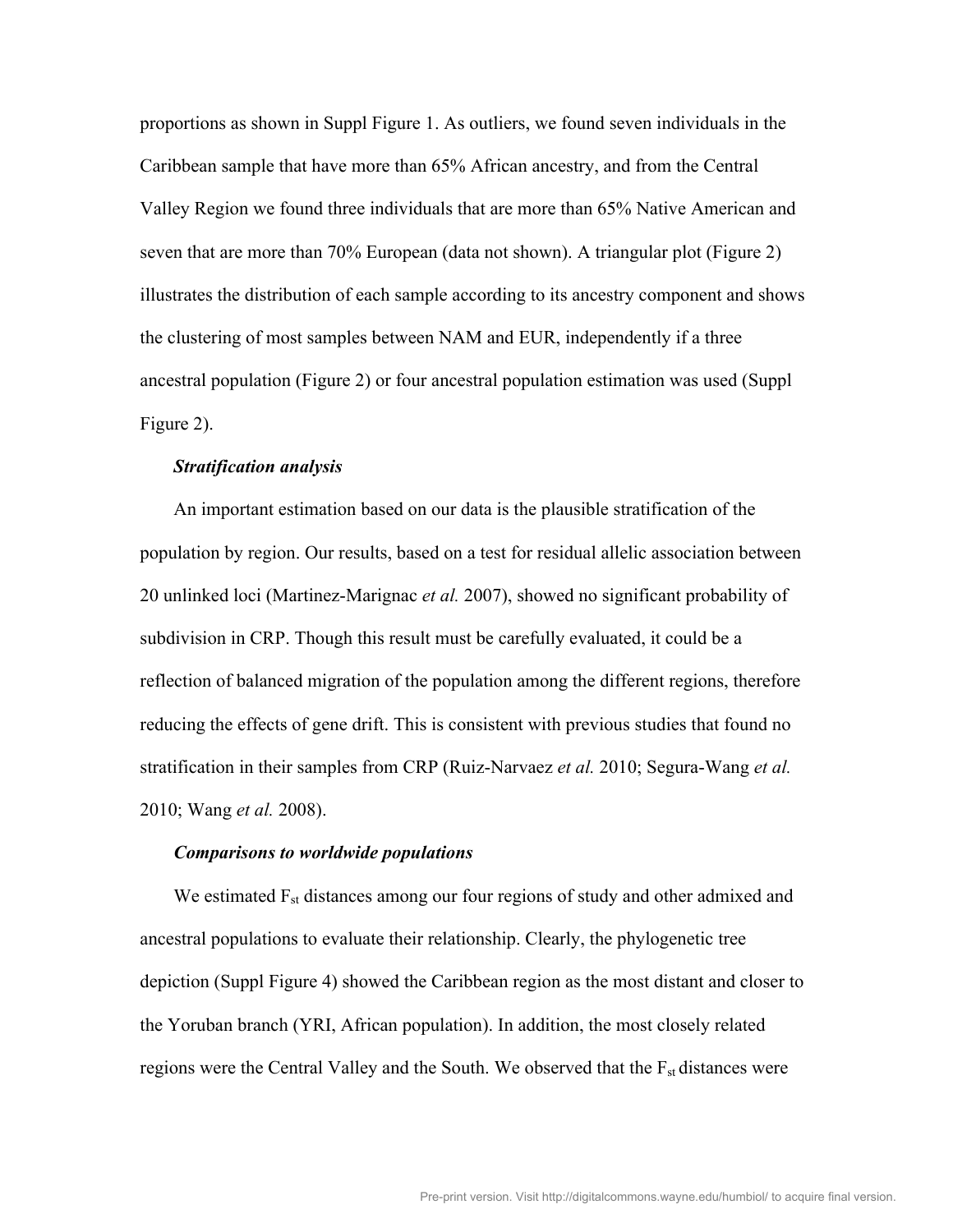small among CRN, CRCV and CRS regions, and these three were more distant to CRC (data not shown), so we hypothesized that the separation of the regions could be due to the different proportions of African alleles in the sample. Therefore, we did a PCA analysis that revealed that the first and second components explained almost 48.64% of the variation. A clear separation was also observed between seven samples of the Caribbean and the rest of the samples (Suppl Fig. 4). Furthermore, a correlation of 94% (p<0.001, Suppl Fig. 5) between the first component and the African ancestry estimated for all CRP samples confirmed our hypothesis.

The genetic distance analysis, depicted on the phylogenetic tree (Suppl Fig. 4), also revealed that the admixed populations included in the analysis were positioned closely to their most predominant ancestral population, confirming the efficiency of these 78 AIMS to identify admixture and ancestry.

We placed additional attention to the comparison of CRP to the other three admixed populations (Mexico, Colombia and Puerto Rico) from the 1000 Genome project (Amigo *et al.* 2008) and to their ancestral populations. Based on the PCA, the first component revealed a cluster of all the admixed individuals closer to the EUR and CHB ancestral populations, and a separated cluster represented by the AFR ancestral population and those individuals from the CRC with high African components (Suppl Figure 6). This plot is consistent with the estimations of individual admixture proportions for Costa Rica and with historical and genetic data for the admixed populations from Latin America, which are the result of a predominant Spanish and Native American blend. In addition, we generated a PCA plot for populations (data not shown) that revealed a cluster for the YRI and a separate cluster for the rest of the populations.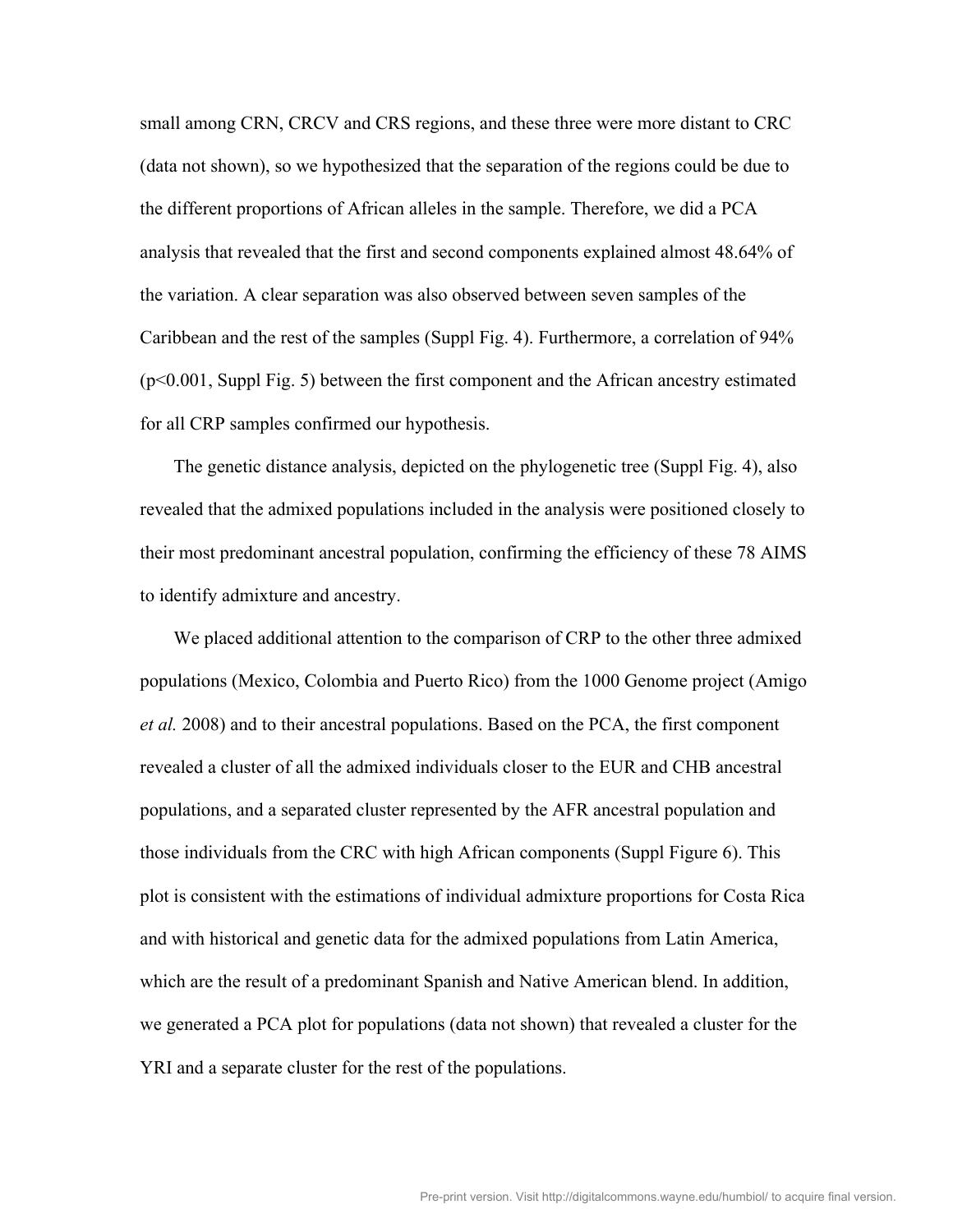#### **DISCUSSION**

As is known from historical records, Costa Rica was built mainly from the admixture of three ancestral populations starting in the 15<sup>th</sup> century (Acuña 2009; Barrantes *et al.*) 1990; Obando 2004; Russell Lohse 2005). In addition, the Chinese component was integrated for the first time into the population during the mid-19<sup>th</sup> century, primarily as labour force for the Pacific railroad construction and spreading afterwards to the Caribbean and other regions since then (Bermúdez 2000; León 1987). The interaction and movements of the people following these events resulted in the complex regional ancestry conformation confirmed by our results.

## *European and Native American ancestry predominates in CRP*

As expected, the European component is the highest and is evenly distributed throughout all regions. A similar distribution was revealed for the Native American ancestry component. Our results confirm the process of admixture among the Spanish and the original residents of Costa Rica, a process that started during the Colonial times and continues to this day. It is known from ethno-historical records that the population of Native Americans was dramatically decimated during the Colonial period as in many other Latin American countries (Barrantes 1993; Crosby 1986). Nonetheless, the offspring from Spanish men and Native American women carried the genetic diversity from the Amerindian population (Crosby 1986; Meléndez 1982) that we now detect.

#### *African ancestry component varies among regions*

We observed that the African component is approximately 11% for most of the country. But the singularities revealed by region can be understood from an historic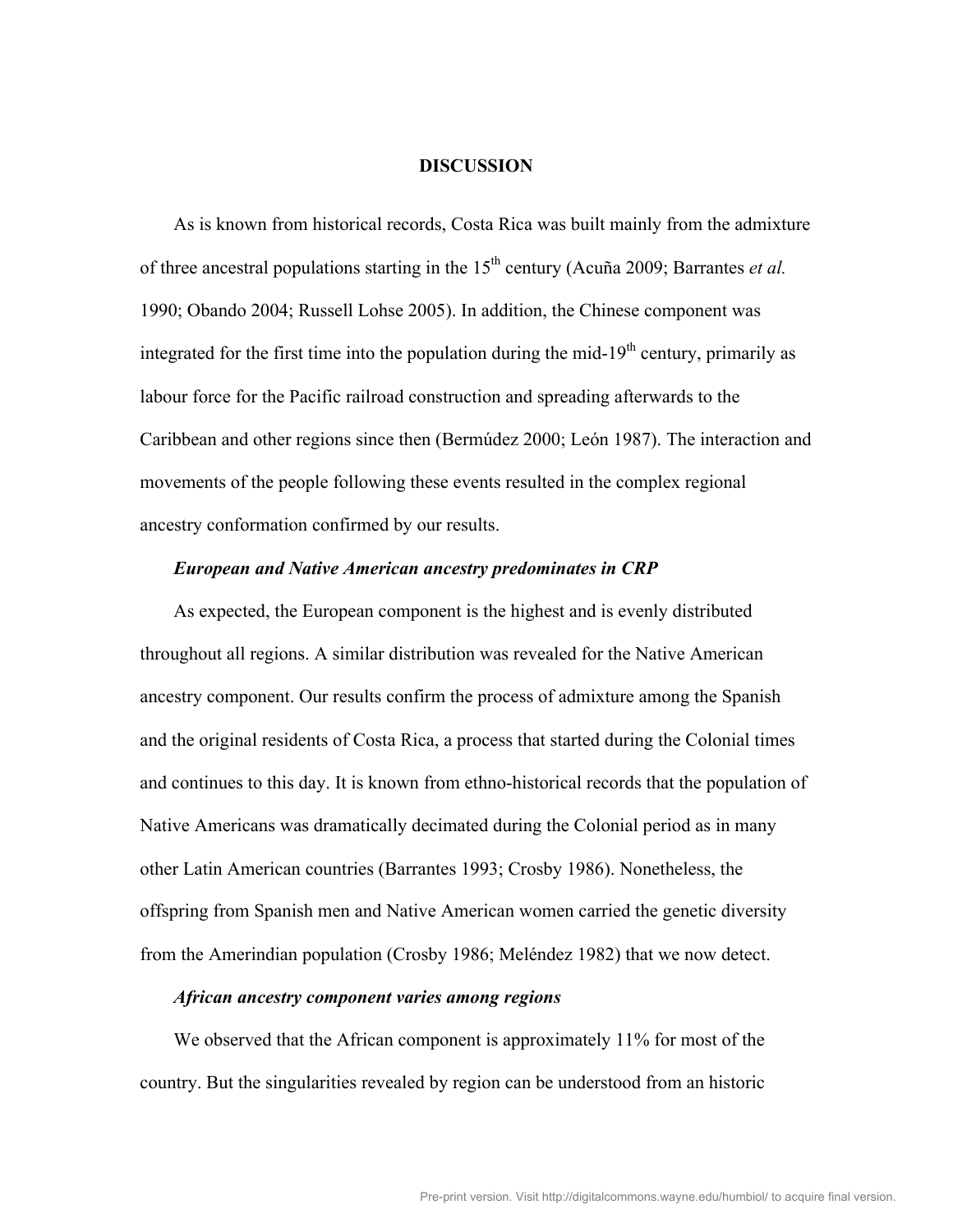perspective. Most of the African descendants established in the Caribbean region and were isolated for centuries because of racism (Madrigal *et al.* 2001). This situation explains the scarce migration to the rest of the country (Madrigal *et al.* 2001; Russell Lohse 2005) and the low proportion of African alleles, especially in the Central Valley. The other region with a significant representation of African descendants is the North (the Guanacaste province). In this case, the first African slaves entered through the Pacific coast and established there, among other places (Klein and Vinson III 2007). This is supported by our result of over 25% of African descent alleles in some individuals from the North Region, a reflection of historical admixture and migration into this region.

#### *Chinese ancestry component is widely spread in the CRP*

Including the Chinese ancestral population in the analysis showed the importance of this component in the formation of the Costa Rican population. Although it is small (up to 9%) compared to the other three ancestral populations, it should be considered an important component for forensic applications as it is widely spread, especially in the North and South Regions (Bermúdez 2000; León 1987).

## *Individual admixture estimations*

From our analysis we observed large differences between individual admixtures in each region sampled, something never reported before in such detail. The random sample evaluated here allowed us to clarify the composition of regions, and individuals within the regions. Therefore, this new perspective of individual admixture diversity should be considered when studying susceptibility genes, as there may be individuals in a sample with huge divergent genetic backgrounds confounding or diffusing important signatures of association. This also reflects the complexity of CRP from a historical perspective, as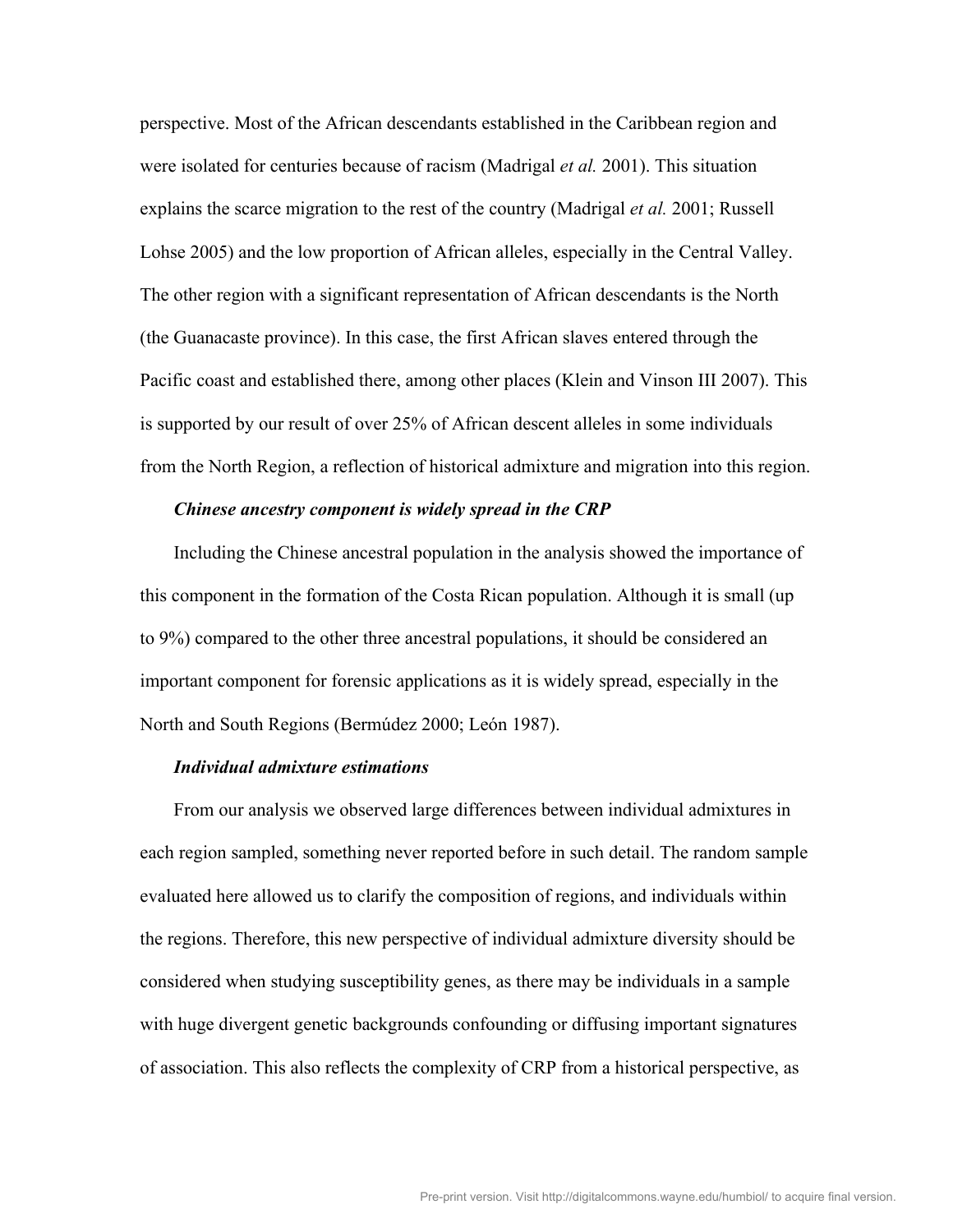the belief was on EUR and NAM admixture predominantly, but now we show that the AFR component is significant in some individuals not only from the Caribbean. Moreover the CHB ancestry is reflected on every region and considerably on few individuals in our study.

#### *Regional analysis reveals important differences*

It is evident, by the ADMIXMAP analysis, that common patterns of admixture (but not uniform) took place for the Central Valley, the North and South regions. Also the genetic distances depicted by phylogenetic trees and PCA plots showed the closeness of these regions, even when compared with other admixed populations. The phylogenetic tree shows a stronger interaction between the Central Valley and the South Region. Moreover, historical records document the intense migration among them (Perez Briglioni 2010) confirming our estimations. It is also remarkable that the history of isolation of the African descendants from the Caribbean Region (Madrigal *et al.* 2001) is also proved by our genetic analysis which shows that 33% of the Caribbean sample has more than 62% African genes. This is also evident by the low African component in most individuals from other regions. The power of this study at the regional level resides in the random sampling of the whole country. Therefore, we could refine ancestry estimations of the underexplored regions (i.e. North, South and Caribbean) and revealed the differences among them (Table 1).

#### *Absence of stratification*

The lack of stratification observed in CRP might seem contradictory to the diverse regional and individual proportions of admixture reported here. This could be the result of the small group of markers used for the estimation (20 unlinked AIMs out of 78).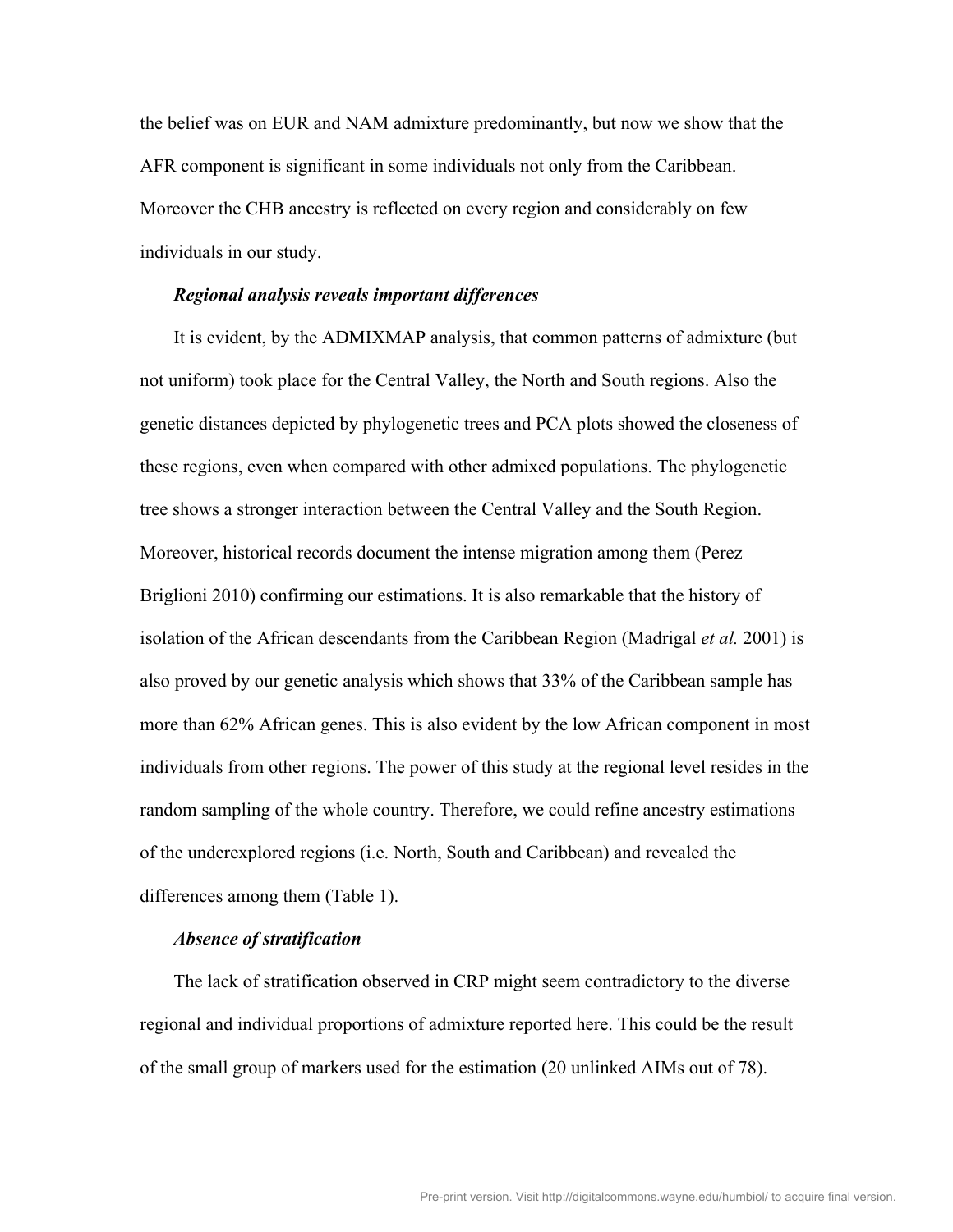Nevertheless, the similar proportions of EUR and NAM ancestry throughout Costa Rica could also be responsible for the absence of stratification. The impact of this result on genetic studies is important as it implies that most regions of Costa Rica have similar Spanish-Native American proportions. Nonetheless, this conclusion should not exclude the need for a stratification analysis on all genetic drug or disease susceptibility mapping efforts done on this population (Morera and Barrantes 2004), as the African and Chinese ancestries are highly present in random individuals throughout the country. Additionally, our results support that the "genetic isolate hypothesis" of the Central Valley is wrong. It was believed that few founder European individuals and their descendants populated the region; therefore a significant homogeneity was expected to exist (Freimer *et al.* 1996; Morera *et al.* 2003; Segura-Wang *et al.* 2010). Nevertheless, we observed a large proportion of Native American component in the sample (Morera and Barrantes 2004) proving the diversity of the region.

#### *Comparison to other studies in CRP*

Previous population genetic studies of the CRP have addressed the admixture question (Madrigal *et al.* 2001; Morera *et al.* 2003; Ruiz-Narvaez *et al.* 2010; Segura-Wang *et al.* 2010; Wang *et al.* 2008; Wang *et al.* 2010). Our results are consistent with the major trends, where the EUR component is predominant throughout the country, followed by the NAM component and lastly AFR (EUR>NAM>AFR). Nevertheless, the regional analysis differs partially because of: different sample sizes, sampling bias towards a disease phenotype, markers used, regional subdivision of the sample, different ancestral population datasets, and even the program used for the analysis.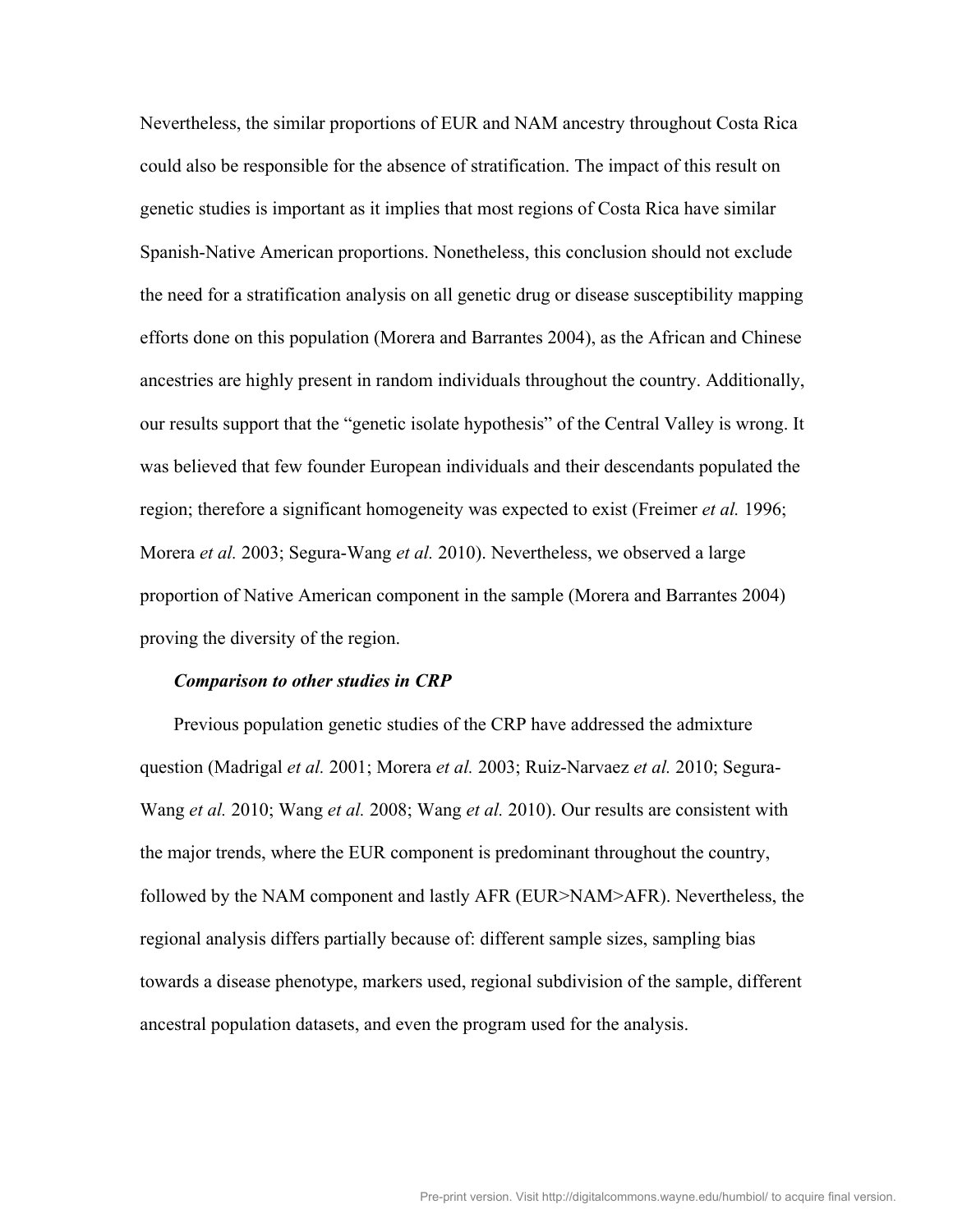The first study published on the Caribbean population (375 samples, 4 autosomal markers) subdivided the sample in two groups by self-ethnic identification (Madrigal *et al.* 2001). One group identified as Afro-Caribbean possessed high AFR components (75.95%) and equally shared EUR and NAM (10.47% and 13.57%, respectively). The other group identified as Hispanic-Caribbean revealed a larger EUR ancestry (58.66%), intermediate NAM (33.8%) and smaller AFR (7.51%). Our random sample resembles more the Hispanic-Caribbean sample from Madrigal and collaborators (2001), but with an increased AFR component mostly due to few samples with individual AFR admixture  $>65\%$ .

The North region was first studied by Wang *et al.* (2010). A sample of 1301 women was selected for an HPV-related (Human Papiloma Virus) study and genotyped with 27904 SNPs, which could result in a bias of admixture estimates. However, our results are consistent with theirs and a 1% difference is observed for the EUR component (43%) and NAM (38%) in the North region. In addition, they observed a 4% residual Asian ancestry, which was higher in our study (7%). This is the only time that Asian ancestry was studied.

Two additional studies (Morera *et al.* 2003; Segura-Wang *et al.* 2010) analyzed different samples from the entire CRP and, similar to them, we subdivided the population into regions. Morera *et al.* (2003) used a random sample and analyzed 11 classic genetic markers on 2196 individuals. They estimated a 61% EUR ancestry, 30% NAM and 9% AFR, which implies an overestimation of EUR and underestimation of NAM and AFR compared to our results. Moreover, their analysis by region reflects that the Caribbean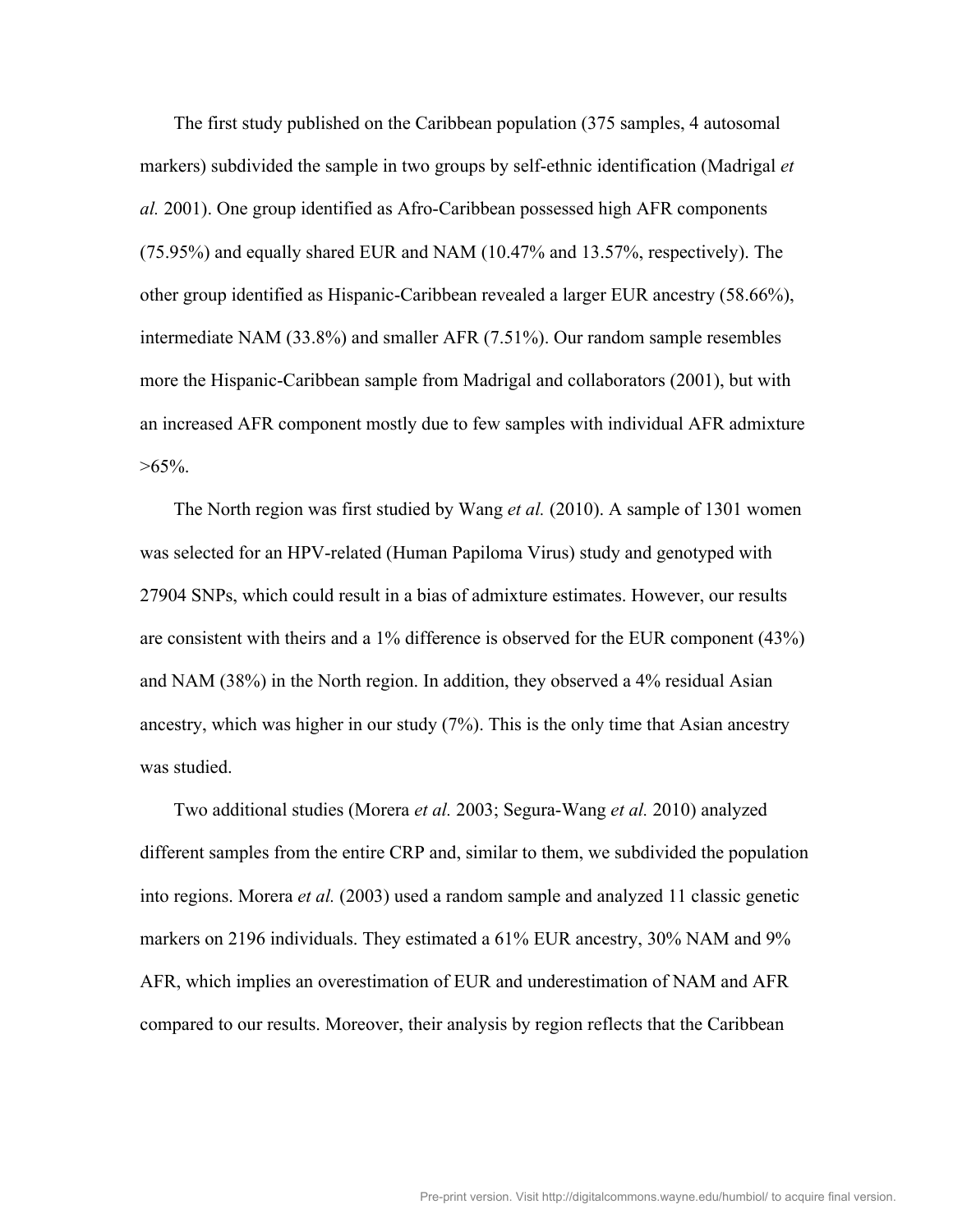sample has a larger EUR and smaller AFR component, comparable to the Hispanic-Caribbean from Madrigal *et al.* (2001).

Segura-Wang and collaborators (2010) studied a large sample of individuals (426) with 730 microsatellites. Their sample selection (families with mental disorders) could have resulted in a biased admixture estimate and indeed up to 5.6% differences were observed in the mean admixture estimations (54.1% EUR, 32.2% NAM and 13.7% AFR ancestry) compared to our random sample. The regional analysis also shows large contrasts with our analysis; where the major differences are reflected on the Caribbean (also known as Atlantic) sample overestimating the EUR (51.9%) and NAM (35.5%) component and underestimating the AFR (12.6%).

From the preceding summary, it is evident that the Caribbean region shows the most variability on admixture estimates due to its historical complexity reflected at the gene level. Even the simple subdivision of the samples by regions did result in significant differences that could be important for sample selection in disease studies, specially the subdivision of the North Region into Pacific (or Chorotega) and North.

#### *Future directions*

Here we show that 78 AIMs are enough to obtain appropriate ancestry resolution in CRP, which can be used on other disease related samples. An important difficulty we found is the lack of genotyping data on NAM populations relevant to CRP conformation. Recently a new set of 446 AIMs was developed to study admixture in Latin American individuals, proven useful in populations with similar history to Costa Rica, as Colombia (Galanter *et al.* 2012). Although this set of AIMs represents a more comprehensive genome-wide selection and the corresponding ancestral populations are finely genotyped,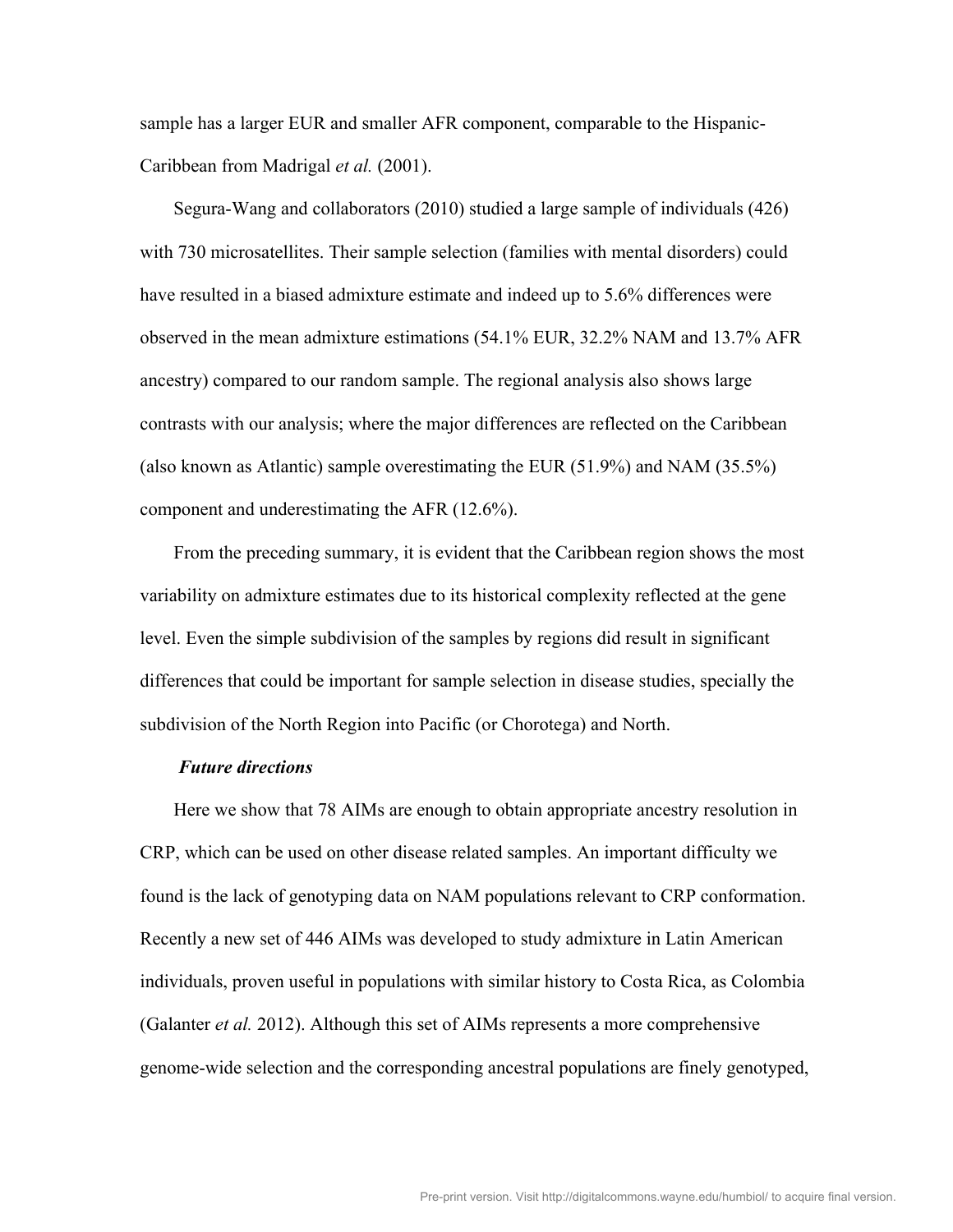it must be evaluated whether smaller subsets can be used for admixture estimations to reduce genotyping costs. Furthermore, extending this analysis to other Central American countries could result in a more comprehensive understanding of the evolution and interrelationships of these populations, with significant applications on forensic databases and disease susceptibility research.

Although no broad admixture proportion differences among regions were found in our study, except for the Caribbean, the high individual differences should be considered when performing forensic identification and determining origin of a sample. These markers are possibly useful to identify African descendants in the Caribbean region, but further studies are necessary for descendants of Native Americans from the Chibchan groups. The genetic population conformation and individual differences described for the first time in this study, reveals the need to construct a genetic database with random samples localized by geographical regions as an ideal reference for forensic investigation. Another potential use would be for the identification of the population's origin for forensic evidence, in which mitochondrial DNA or Y-chromosome markers cannot discriminate, if the DNA is highly degraded or the sample material is extremely small (i.e. 11-M Madrid bomb attack investigation (Phillips *et al.* 2009)). AIMs have also been shown to be very promising for admixture mapping when disease predisposition is linked to ancestry (Tian *et al.* 2007). This could also be useful for genetic mapping of complex disorders in Costa Rica with an adequately selected panel of markers.

#### **ACKNOWLEDGEMENTS**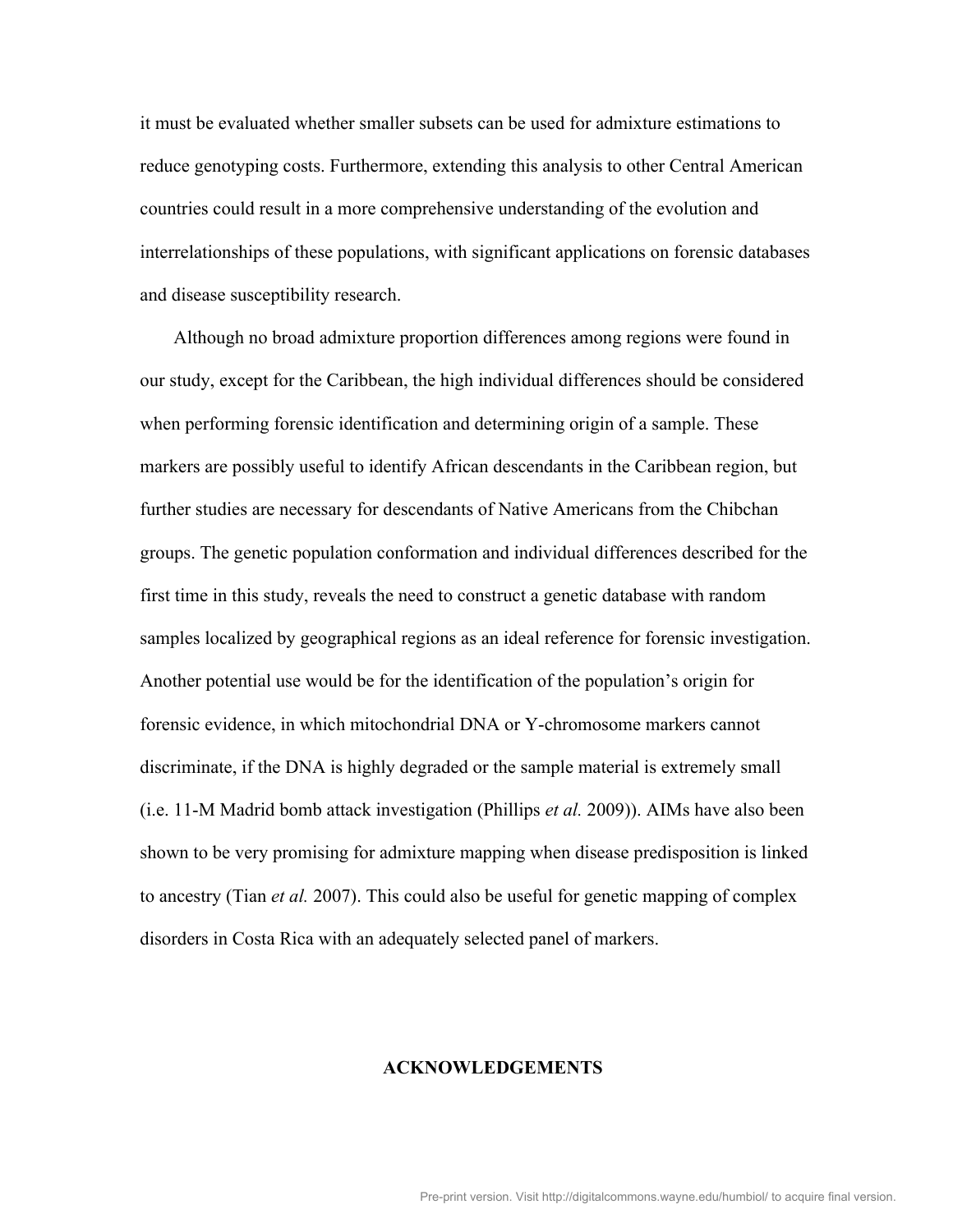We would like to thank: Florida Ice and Farm for the financial support, the University of Costa Rica (Grant 111-A6-047) and the University of Texas Health Science Centre at San Antonio (Robin Leach's lab) for the use of their facilities to analyze the samples.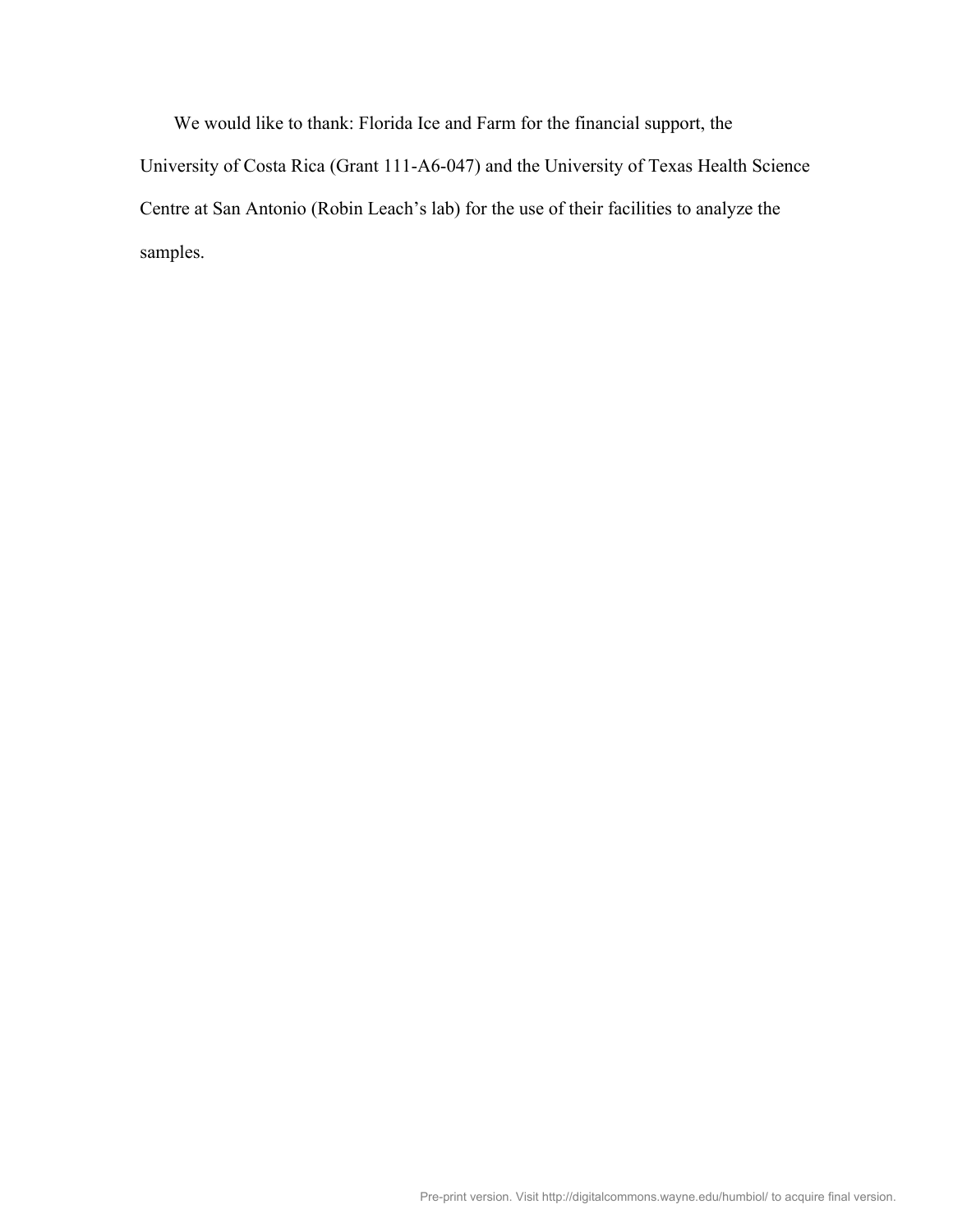## **LITERATURE CITED**

- Acuña M. 2009. Mestizajes en la provincia de Costa Rica 1690-1821. San José: Universidad de Costa Rica.
- Amigo J, Phillips C, Salas A *et al*. 2009. Viability of in-house datamarting approaches for population genetics analysis of SNP genotypes. BMC Bioinformatics 10 Suppl  $3.55$
- Amigo J, Salas A, Phillips C *et al*. 2008. SPSmart: adapting population based SNP genotype databases for fast and comprehensive web access. BMC Bioinformatics 9:428.
- Barrantes R. 1993. Diversidad genética y mezcla racial en los amerindios de Costa Rica y Panamá. Rev Biol Trop 41:379-384.
- Barrantes R, Smouse PE, Mohrenweiser HW *et al*. 1990. Microevolution in lower Central America: genetic characterization of the Chibcha-speaking groups of Costa Rica and Panama, and a consensus taxonomy based on genetic and linguistic affinity. Am J Hum Genet 46(1):63-84.
- Bermúdez Q. 2000. El contexto internacional de la inmigración china en Costa Rica (1850-1980) [Maestría Profesional de Historia]. San José, Costa Rica: Universidad de Costa Rica.
- Bonilla C, Parra EJ, Pfaff CL *et al*. 2004a. Admixture in the Hispanics of the San Luis Valley, Colorado, and its implications for complex trait gene mapping. Ann Hum Genet 68:139-153.
- Bonilla C, Shriver MD, Parra EJ *et al*. 2004b. Ancestral proportions and their association with skin pigmentation and bone mineral density in Puerto Rican women from New York city. Hum Genet 115(1):57-68.
- Bryce-Laporte R. 1962. Social relations and cultural persistence (change) among Jamaicans in a rural area of Costa Rica [Doctoral]: University of Puerto Rico.
- Budowle B, and van Daal A. 2008. Forensically relevant SNP classes. Biotechniques 44(5):603-610.
- Campos-Sanchez R, Barrantes R, Silva S *et al*. 2006. Genetic structure analysis of three Hispanic populations from Costa Rica, Mexico, and the southwestern United States using Y-chromosome STR markers and mtDNA sequences. Hum Biol 78(5):551-563.
- Casey J. 1979. Limón: 1880-1940. San José, Costa Rica: Editorial Costa Rica.
- Castri L, Madrigal L, Melendez-Obando M *et al*. 2011. Mitochondrial polymorphisms associated with differential longevity do not impact lifetime-reproductive success. Am J Hum Biol 23(2):225-227.
- Castri L, Melendez-Obando M, Villegas-Palma R *et al*. 2009. Mitochondrial polymorphisms are associated both with increased and decreased longevity. Hum Hered 67(3):147-153.
- Chomsky A. 1995. Afro-Jamaican traditions and labor force organizing on United Fruit Company plantations in Costa Rica, 1910. J Soc Hist 28:837-855.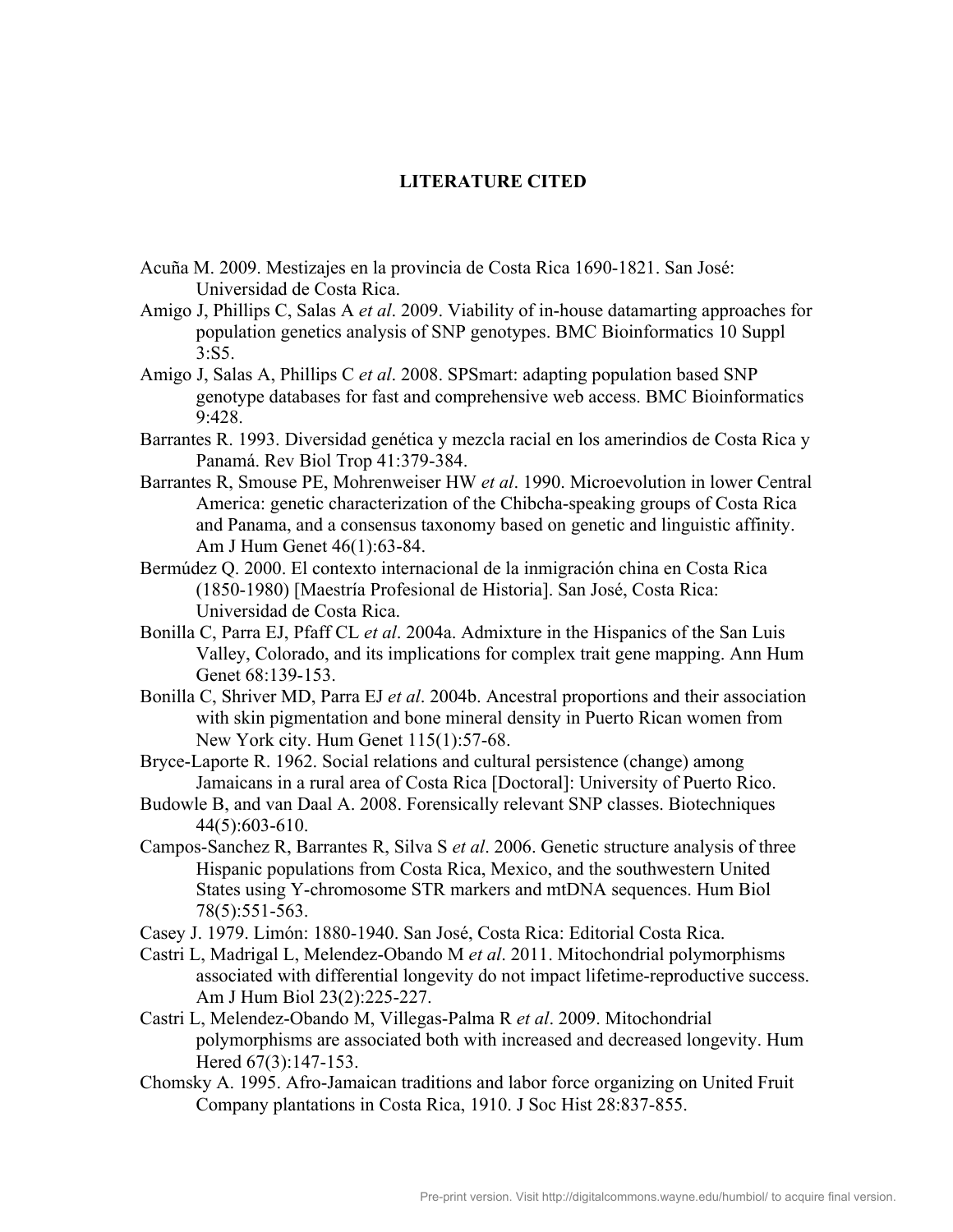- Contreras J, Hernandez S, Quezada P *et al*. 2010. Association of serotonin transporter promoter gene polymorphism (5-HTTLPR) with depression in Costa Rican schizophrenic patients. J Neurogenet 24(2):83-89.
- Crosby AW. 1986. Ecological imperialism: the biological expansion of Europe, 900- 1900: Cambridge University Press.
- Duncan Q. 1972. El negro Antillano: inmigración y presencia. San José, Costa Rica: Editorial Costa Rica.
- Escamilla M, Hare E, Dassori AM *et al*. 2009. A schizophrenia gene locus on chromosome 17q21 in a new set of families of Mexican and central american ancestry: evidence from the NIMH Genetics of schizophrenia in latino populations study. Am J Psychiatry 166(4):442-449.
- Escamilla MA, Ontiveros A, Nicolini H *et al*. 2007. A genome-wide scan for schizophrenia and psychosis susceptibility loci in families of Mexican and Central American ancestry. Am J Med Genet B Neuropsychiatr Genet 144B(2):193-199.
- Freimer NB, Reus VI, Escamilla M *et al*. 1996. An approach to investigating linkage for bipolar disorder using large Costa Rican pedigrees. Am J Med Genet 67(3):254- 263.
- Galanter JM, Fernandez-Lopez JC, Gignoux CR *et al*. 2012. Development of a panel of genome-wide ancestry informative markers to study admixture throughout the Americas. PLoS Genet 8(3):e1002554.
- Hoggart CJ, Shriver MD, Kittles RA *et al*. 2004. Design and analysis of admixture mapping studies. Am J Hum Genet 74(5):965-978.
- Klein H, and Vinson III B. 2007. African slavery in Latin America and the Caribbean. New York: Oxford University Press.
- Klimentidis YC, Miller GF, and Shriver MD. 2009. Genetic admixture, self-reported ethnicity, self-estimated admixture, and skin pigmentation among Hispanics and Native Americans. Am J Phys Anthropol 138(4):375-383.
- Kumar S, Tamura K, and Nei M. 2004. MEGA3: Integrated software for Molecular Evolutionary Genetics Analysis and sequence alignment. Brief Bioinform 5(2):150-163.
- Lai CQ, Tucker KL, Choudhry S *et al*. 2009. Population admixture associated with disease prevalence in the Boston Puerto Rican health study. Hum Genet 125(2):199-209.
- León MG. 1987. Chinese migration on the Atlantic of Costa Rica. The economic adaptation of an Asian minority in a pluralistic society [Doctoral]. New Orleans, Louisiana: Tulane University.
- Leon PE, Raventos H, Lynch E *et al*. 1992. The gene for an inherited form of deafness maps to chromosome 5q31. Proc Natl Acad Sci U S A 89(11):5181-5184.
- Madrigal L, Ware B, Miller R *et al*. 2001. Ethnicity, gene flow, and population subdivision in Limon, Costa Rica. Am J Phys Anthropol 114(2):99-108.
- Martinez-Fierro ML, Beuten J, Leach RJ *et al*. 2009. Ancestry informative markers and admixture proportions in northeastern Mexico. J Hum Genet 54(9):504-509.
- Martinez-Marignac VL, Valladares A, Cameron E *et al*. 2007. Admixture in Mexico City: implications for admixture mapping of type 2 diabetes genetic risk factors. Hum Genet 120(6):807-819.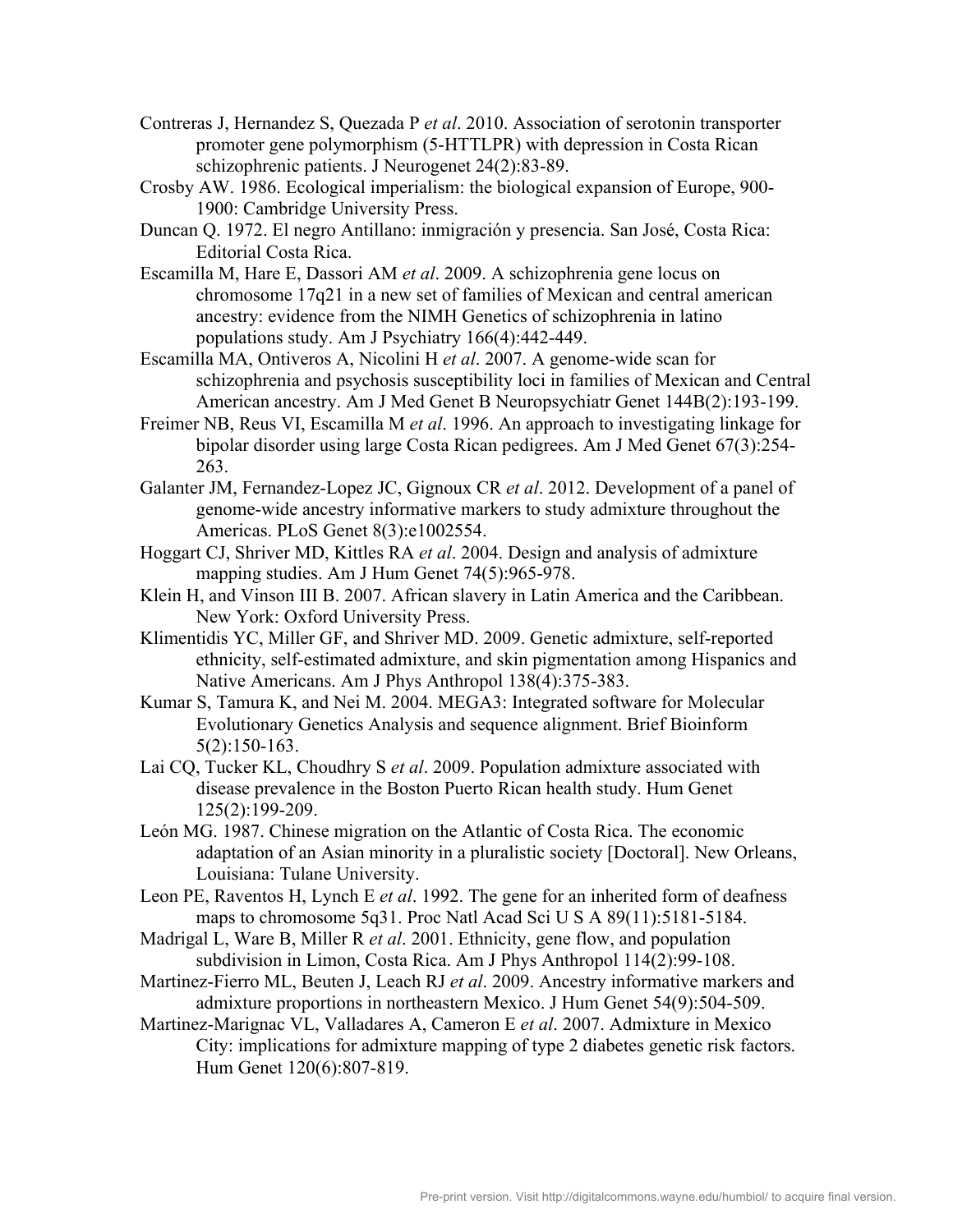- Meléndez C. 1972. Aspectos sobre la inmigración Jamaicana. San José, Costa Rica: Editorial Costa Rica.
- Meléndez C. 1982. Conquistadores y pobladores: orígenes histórico-sociales de los costarricenses. San José, Costa Rica: EUNED.
- Meléndez C. 1985. Bosquejo para una historia social costarricense antes de la independencia. San José, Costa Rica: Editorial Costa Rica.
- Meléndez C, and Duncan Q. 1974. El negro en Costa Rica: antología. San José, Costa Rica: Editorial Costa Rica.
- Morales AI, Morera B, Jimenez-Arce G *et al*. 2001. Allele frequencies of markers LDLR, GYPA, D7S8, HBGG, GC, HLA-DQA1 and D1S80 in the general and minority populations of Costa Rica. Forensic SciInt 124(1):1-4.
- Morera B, and Barrantes R. 2004. Is the Central Valley of Costa Rica a genetic isolate? Revista De Biologia Tropical 52(3):629-644.
- Morera B, Barrantes R, and Marin-Rojas R. 2003. Gene admixture in the Costa Rican population. Ann Hum Genet 67(Pt 1):71-80.
- Obando MOM. 2004. The importance of genealogy applied to genetic research in Costa Rica. Revista De Biologia Tropical 52(3):423-450.
- Parra EJ, Marcini A, Akey J *et al*. 1998. Estimating African American admixture proportions by use of population-specific alleles. Am J Hum Genet 63(6):1839- 1851.
- Peakall R, and Smouse PE. 2006. GENALEX 6: genetic analysis in Excel. Population genetic software for teaching and research. Mol Ecol Notes 6(1):288-295.
- Perez Briglioni H. 2010. La poblacion de Costa Rica, 1750-2000: Editorial UCR.
- Phillips C, Prieto L, Fondevila M *et al*. 2009. Ancestry Analysis in the 11-M Madrid Bomb Attack Investigation. PLoS One 4(8).
- Price AL, Patterson N, Yu F *et al*. 2007. A genomewide admixture map for Latino populations. Am J Hum Genet 80(6):1024-1036.
- Rosenberg NA, Li LM, Ward R *et al*. 2003. Informativeness of genetic markers for inference of ancestry. Am J Hum Genet 73(6):1402-1422.
- Ruiz-Narvaez EA, Bare L, Arellano A *et al*. 2010. West African and Amerindian ancestry and risk of myocardial infarction and metabolic syndrome in the Central Valley population of Costa Rica. Hum Genet 127(6):629-638.
- Russell Lohse K. 2005. Africans and their descendants in Colonial Costa Rica, 1600- 1750. Austin, TX: University of Texas at Austin. 653 p.
- Segura-Wang M, Raventos H, Escamilla M *et al*. 2010. Assessment of Genetic Ancestry and Population Substructure in Costa Rica by Analysis of Individuals with a Familial History of Mental Disorder. Ann Hum Genet 74:516-524.
- Stewart W. 1967. Keith y Costa Rica. San José, Costa Rica: Editorial Costa Rica.
- Team RDC. 2011. R: a language and environment for statistical computing. Vienna, Austria: R Foundation for Statistical Computing.
- Tian C, Hinds DA, Shigeta R *et al*. 2007. A genomewide single-nucleotidepolymorphism panel for Mexican American admixture mapping. Am J Hum Genet 80(6):1014-1023.
- Walss-Bass C, Montero AP, Armas R *et al*. 2006. Linkage disequilibrium analyses in the Costa Rican population suggests discrete gene loci for schizophrenia at 8p23.1 and 8q13.3. Psychiatr Genet 16(4):159-168.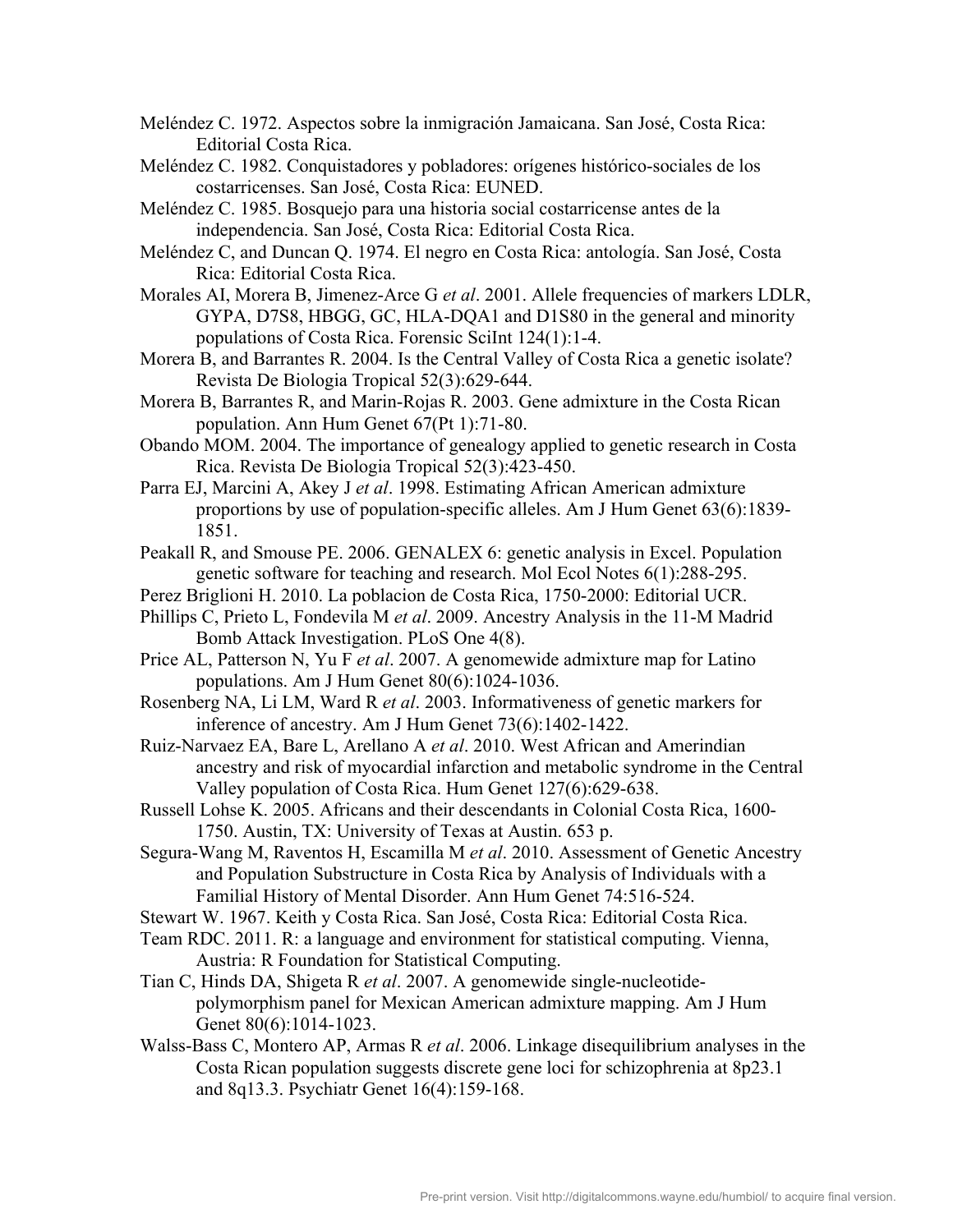- Walss-Bass C, Soto-Bernardini MC, Johnson-Pais T *et al*. 2009. Methionine sulfoxide reductase: a novel schizophrenia candidate gene. Am J Med Genet B Neuropsychiatr Genet 150B(2):219-225.
- Wang S, Ray N, Rojas W *et al*. 2008. Geographic patterns of genome admixture in Latin American mestizos. Plos Genetics 4(3).
- Wang Z, Hildesheim A, Wang SS *et al*. 2010. Genetic admixture and population substructure in Guanacaste Costa Rica. PLoS One 5(10):e13336.
- Weihs C, Ligges U, Luebke K *et al*. 2005. klaR Analyzing German Business Cycles. In: Baier D, Decker R, and Schmidt-Thieme L, editors. Data Analysis and Decision Support. Berlin: Springer-Verlag. p 335-343.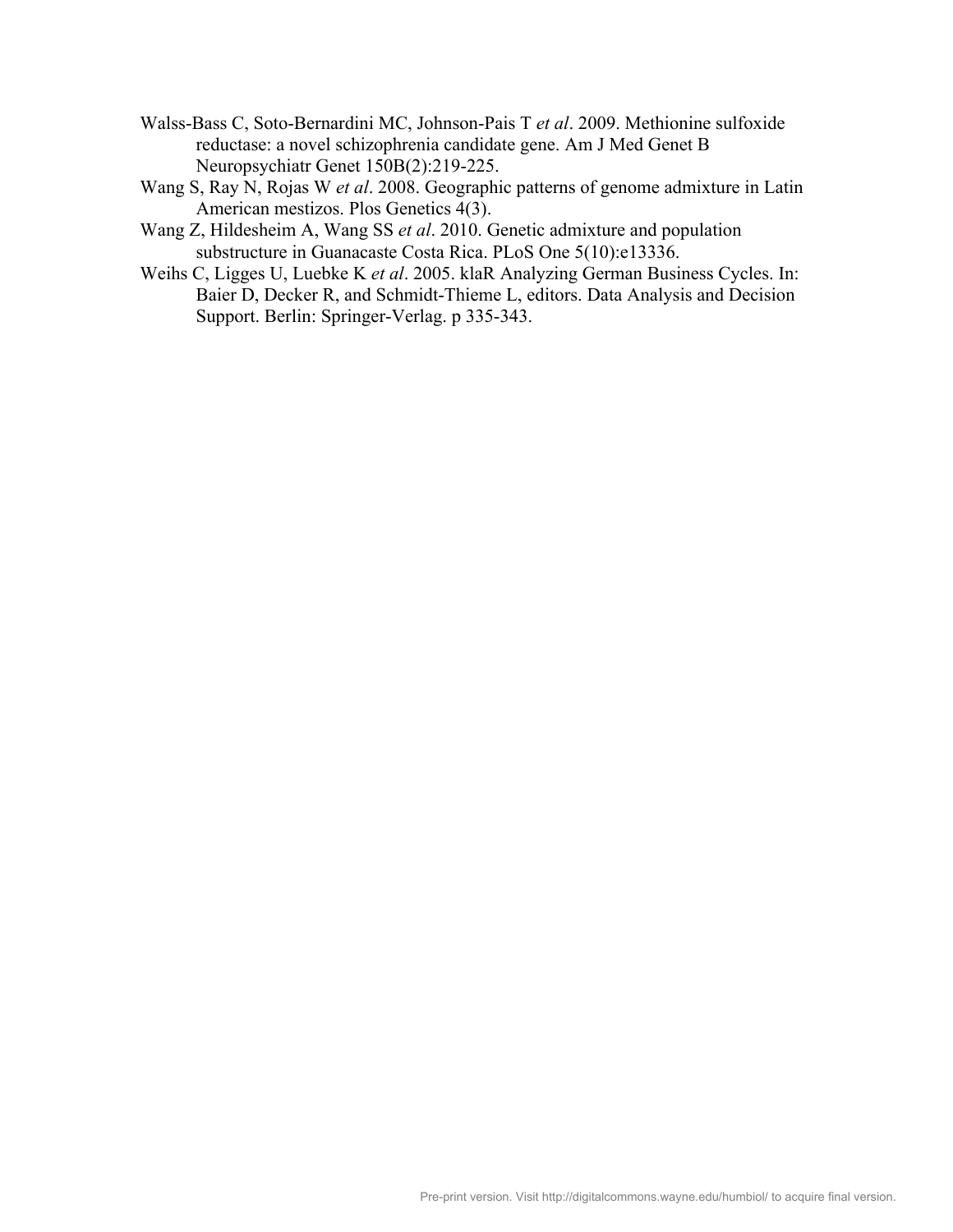Table 1. Mean admixture proportions on four regions and total for Costa Rica, estimated by 78 AIMs, using two separate models with three and four ancestral populations. (EUR: European, NAM: Native American, AFR: African, CHB: Chinese ancestry)

| <b>Region (number of samples)</b> | <b>EUR</b> | <b>NAM</b> | <b>AFR</b> | <b>CHB</b> |
|-----------------------------------|------------|------------|------------|------------|
| Model with 3 ancestral pop:       |            |            |            |            |
| North Region (37)                 | 0.441      | 0.408      | 0.151      |            |
| Caribbean Region (21)             | 0.401      | 0.290      | 0.309      |            |
| Central Valley (77)               | 0.569      | 0.364      | 0.067      |            |
| South Region (25)                 | 0.502      | 0.412      | 0.085      |            |
| Total Costa Rica                  | 0.492      | 0.378      | 0.129      |            |
|                                   |            |            |            |            |
| Model with 4 ancestral pop:       |            |            |            |            |
| North Region (37)                 | 0.422      | 0.371      | 0.141      | 0.066      |
| Caribbean Region (21)             | 0.389      | 0.265      | 0.305      | 0.042      |
| Central Valley (77)               | 0.553      | 0.335      | 0.063      | 0.049      |
| South Region (25)                 | 0.485      | 0.377      | 0.077      | 0.061      |
| Total Costa Rica                  | 0.456      | 0.335      | 0.117      | 0.092      |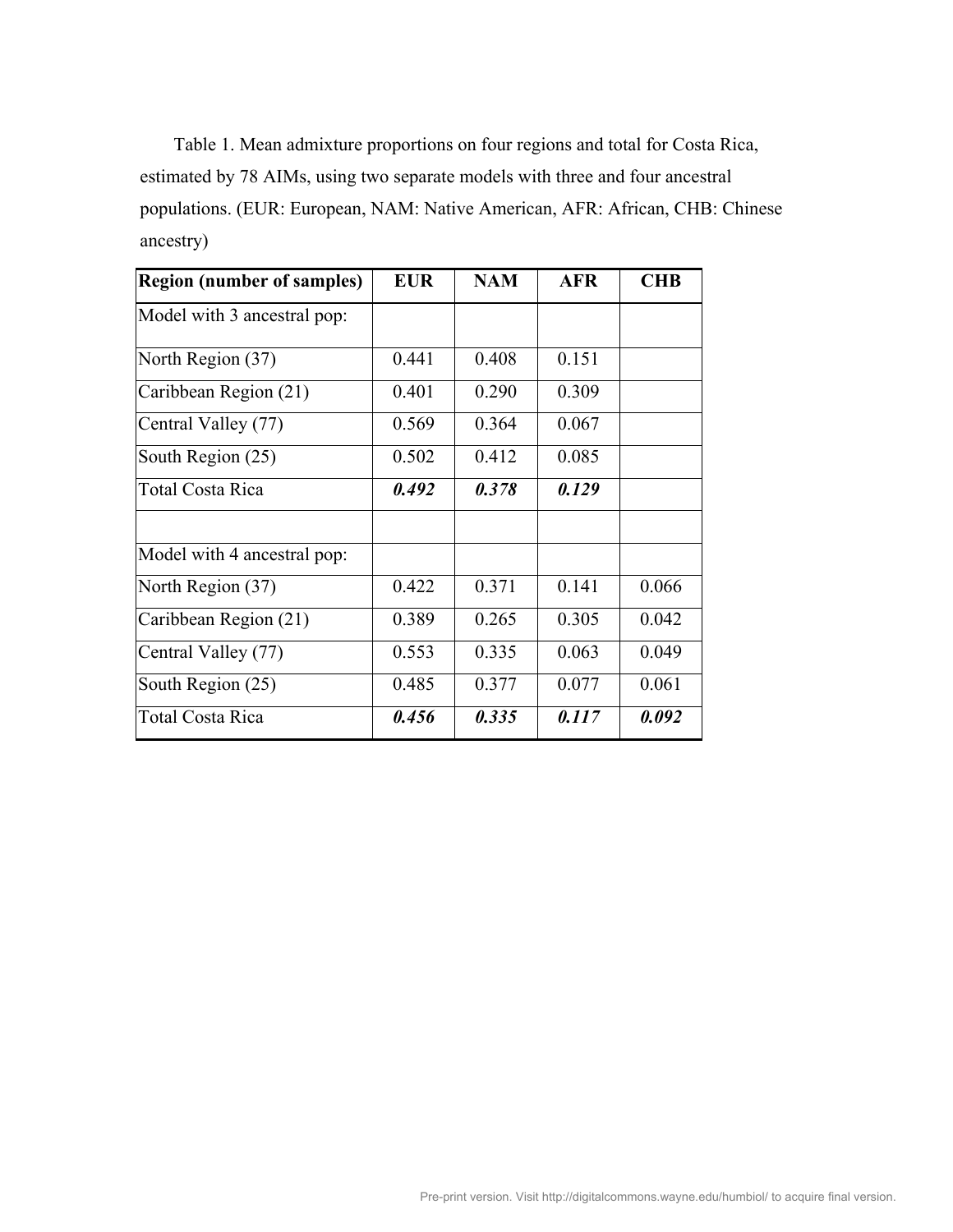

Figure 1. Map of Costa Rica and the four regions of study (North, Central Valley,

Caribbean, and South), including the number of samples in parenthesis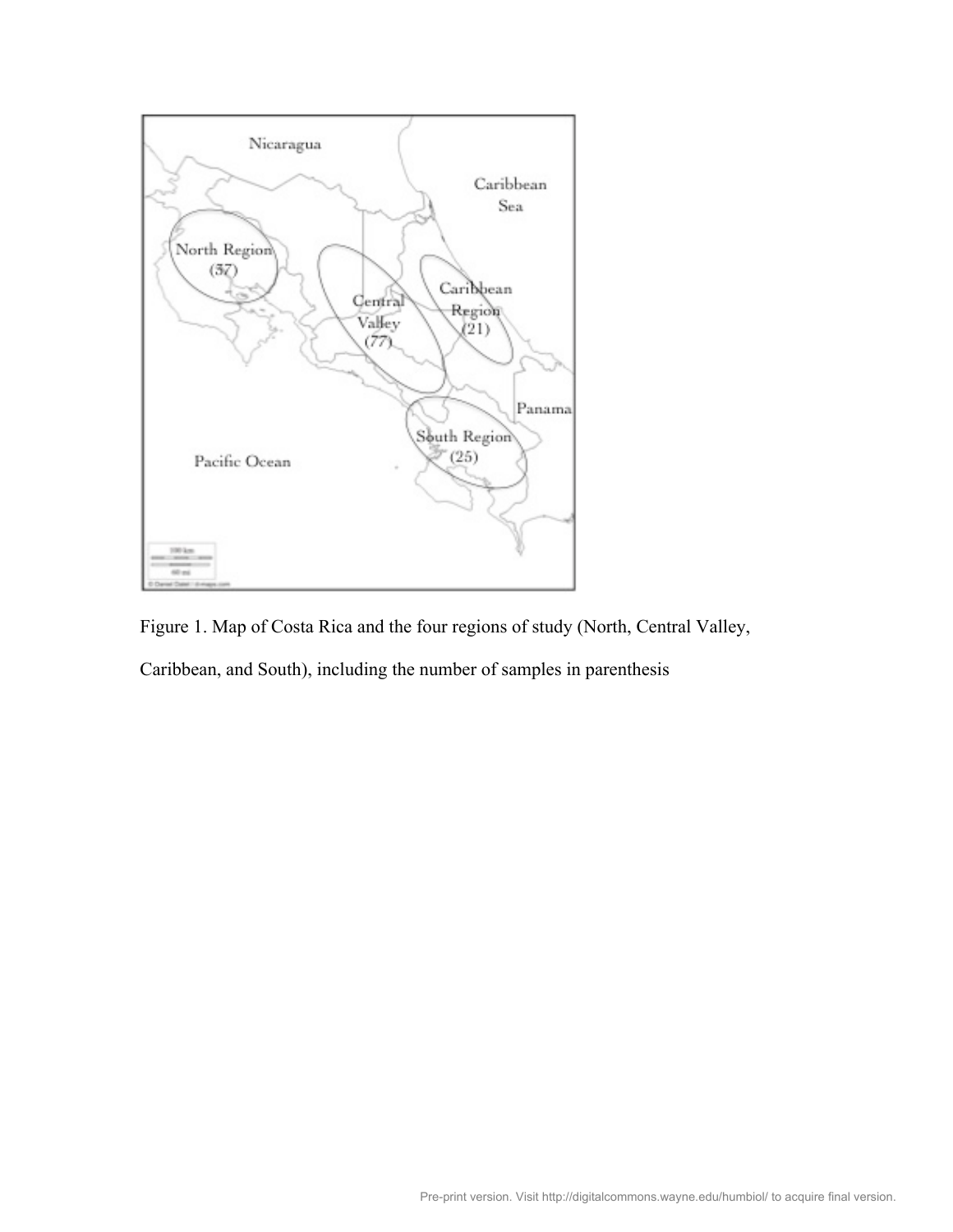

Figure 2. Triangular plot showing the individual admixture proportions estimated with 78 AIMs in 160 random samples from Costa Rica. (EUR: European, AFR: African, NAM: Native American, CRN: Costa Rica North, CRC: Costa Rica Caribbean, CRCV: Costa Rica Central Valley, CRS: Costa Rica South)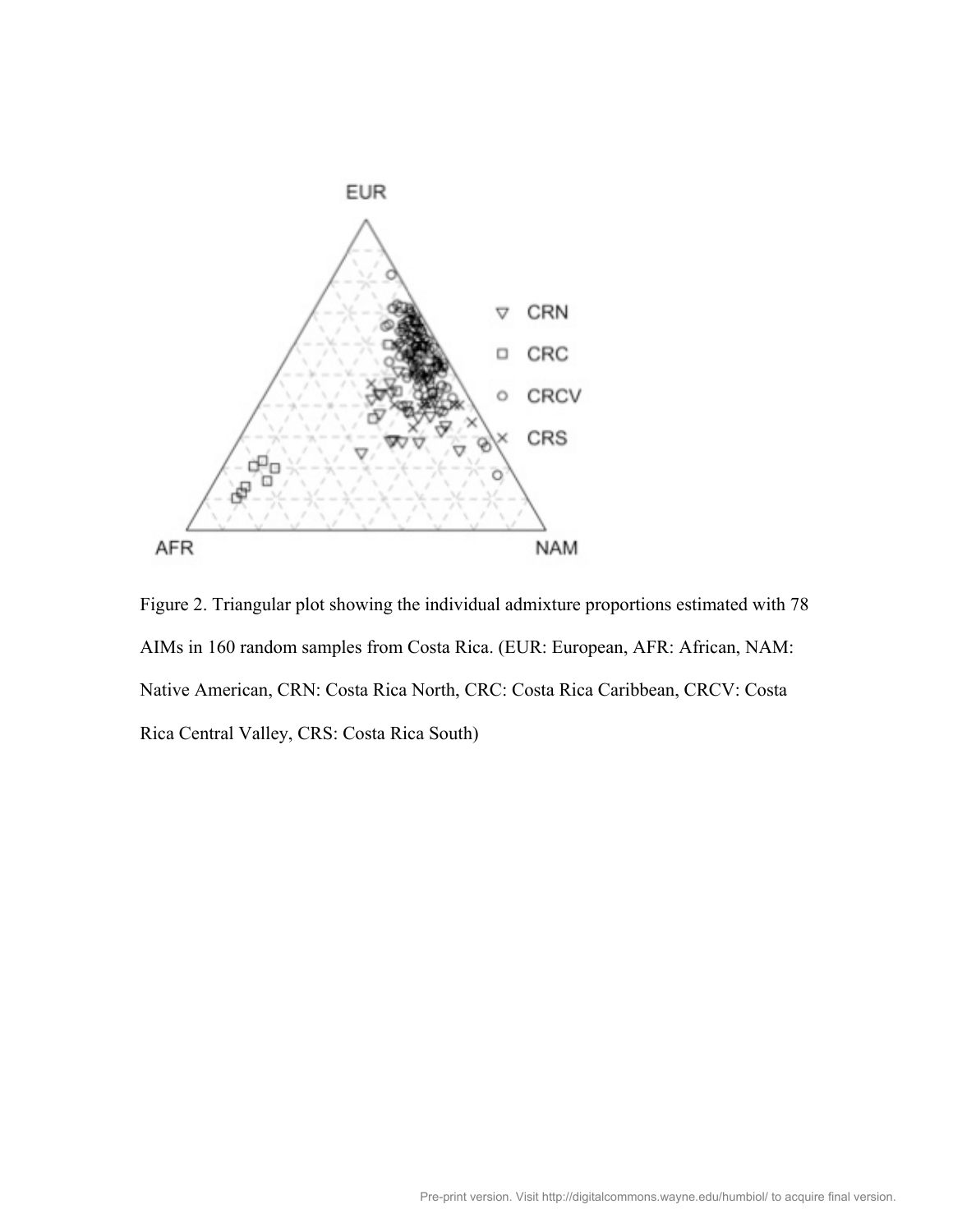

Suppl Figure 1. Proportions of admixture on the sample from Costa Rica based on 78 AIMs. (EUR: European, AFR: African, NAM: Native American, CHB: Chinese ancestry)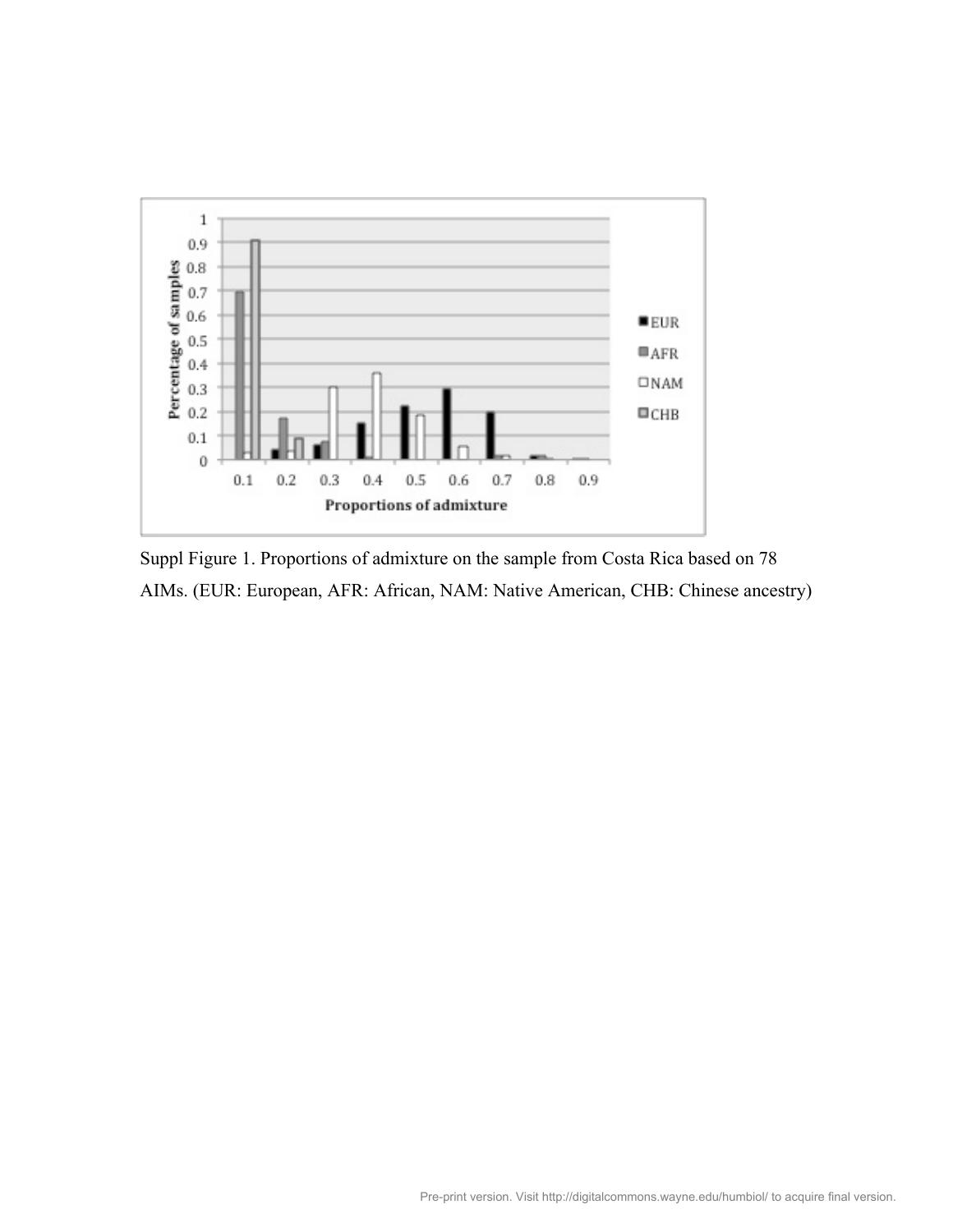

Suppl Figure 2. Individual admixture as three way comparisons estimated using four ancestral populations for Costa Rica studied with 78 AIMS. (CRN: Costa Rica North, CRC: Costa Rica Caribbean, CRCV: Costa Rica Central Valley, CRS: Costa Rica South region)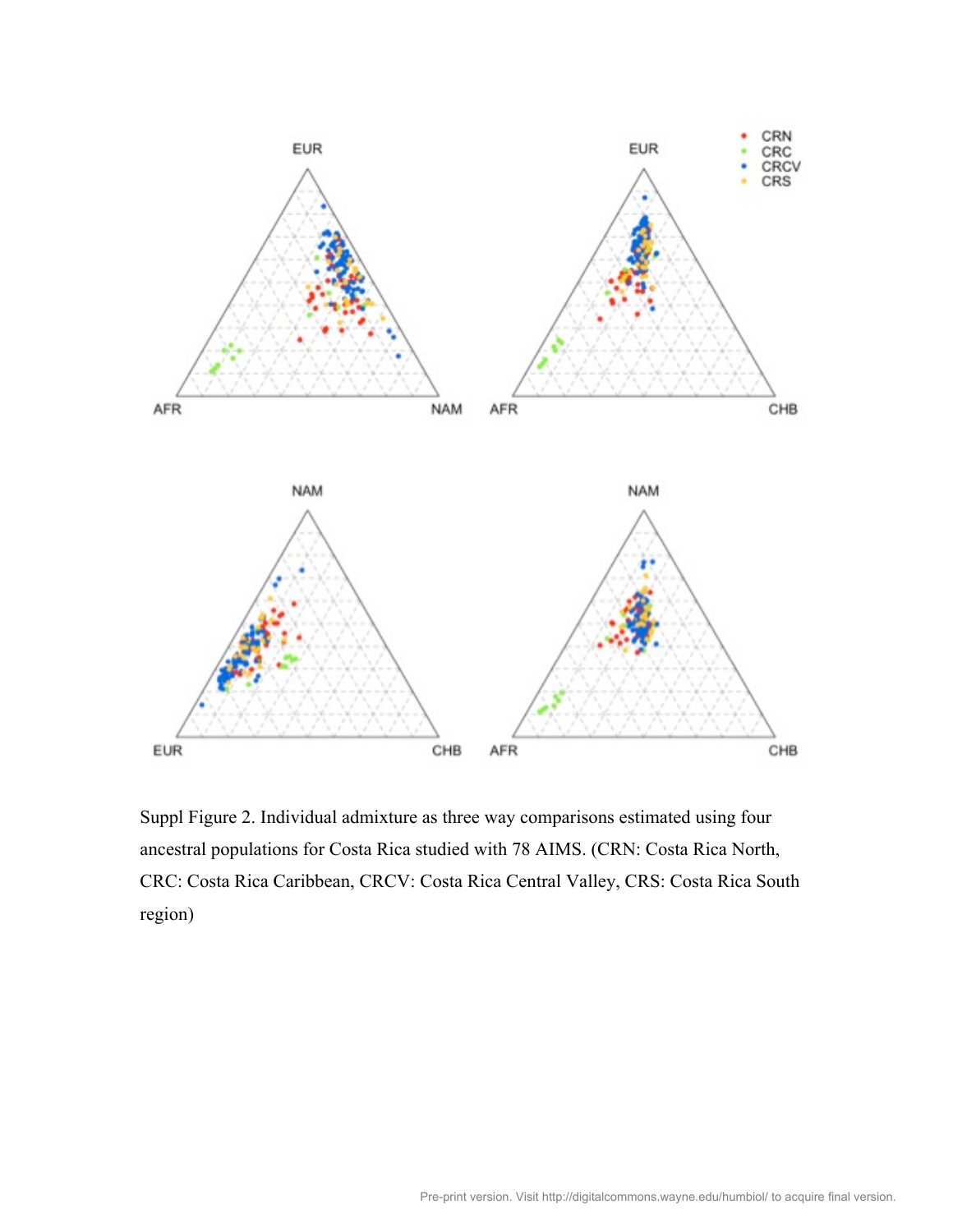

 $0.02$ 

Suppl Figure 3. Phylogenetic tree based on  $F_{st}$  distances and the Neighbour joining algorithm on four regions of Costa Rica in comparison with other admixed and ancestral populations, analyzed with 78 AIMs. (YRI Yoruba, IBS Iberia, CHB China, CLM Colombia, MXL Mexico, PUR Puerto Rico, CRN Costa Rica North Region, CRC Costa Rica Caribbean Region, CRCV Costa Rica Central Valley, CRS Costa Rica South Region)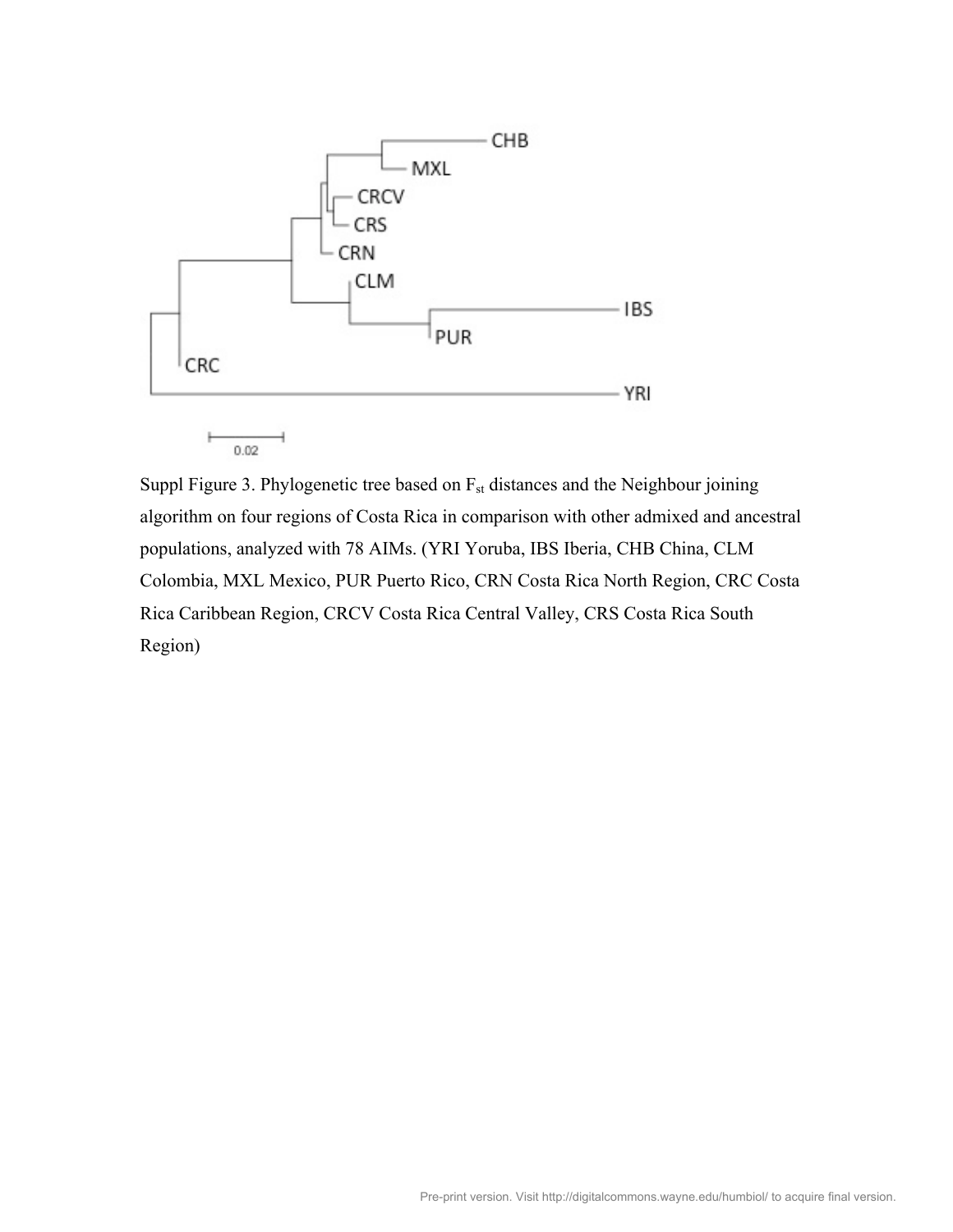

Suppl Figure 4. PCA of 160 samples studied with 78 AIMS color-coded by region of sampling. (CRN: Costa Rica North, CRC: Costa Rica Caribbean, CRCV: Costa Rica Central Valley, CRS: Costa Rica South region)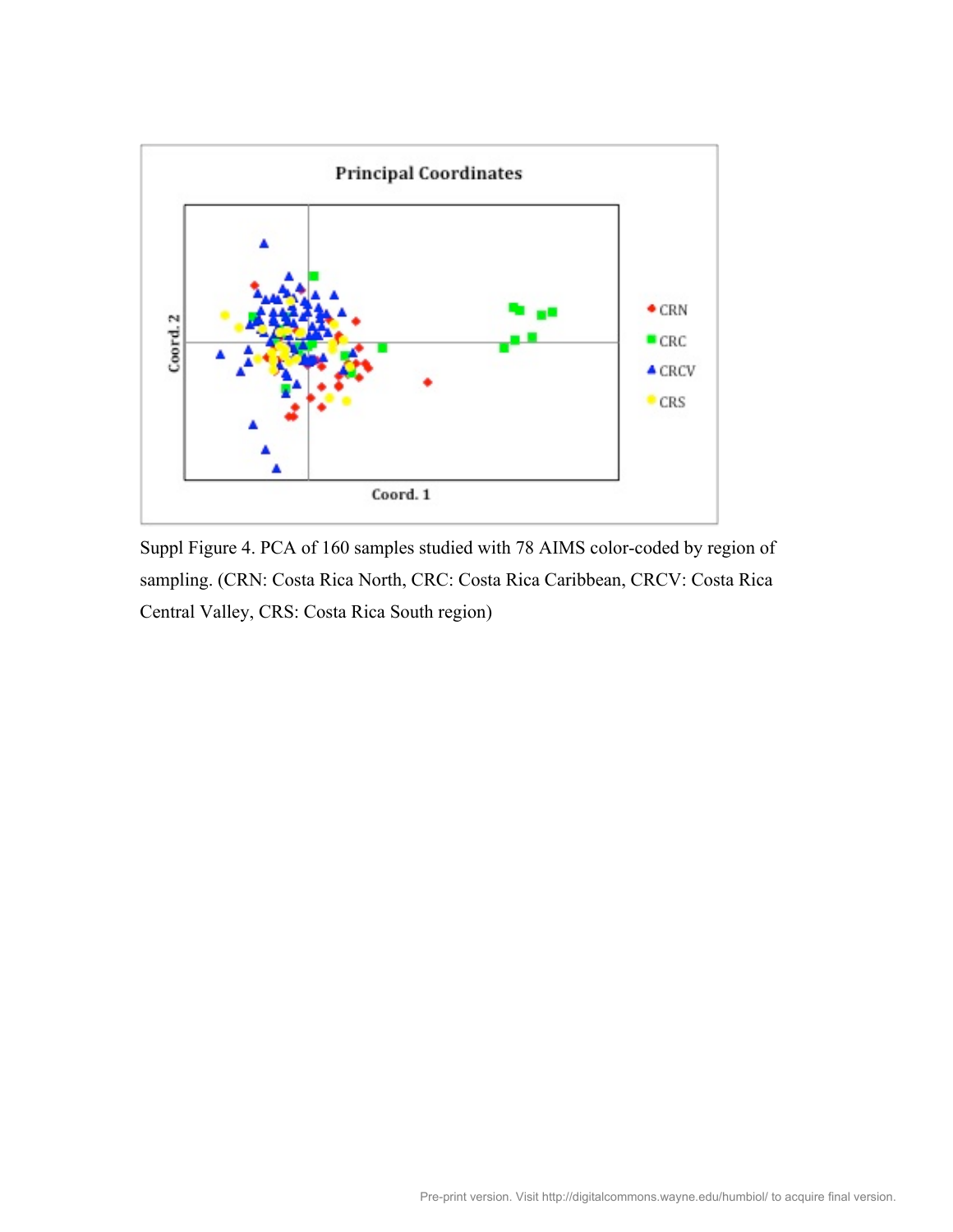

Suppl Figure 5. Correlation between the first component value and the African ancestry proportion obtained by ADMIXMAP (Pearson correlation coefficient =  $0.94$ ; p< $0.001$ ). (CRN: Costa Rica North, CRC: Costa Rica Caribbean, CRCV: Costa Rica Central Valley, CRS: Costa Rica South region)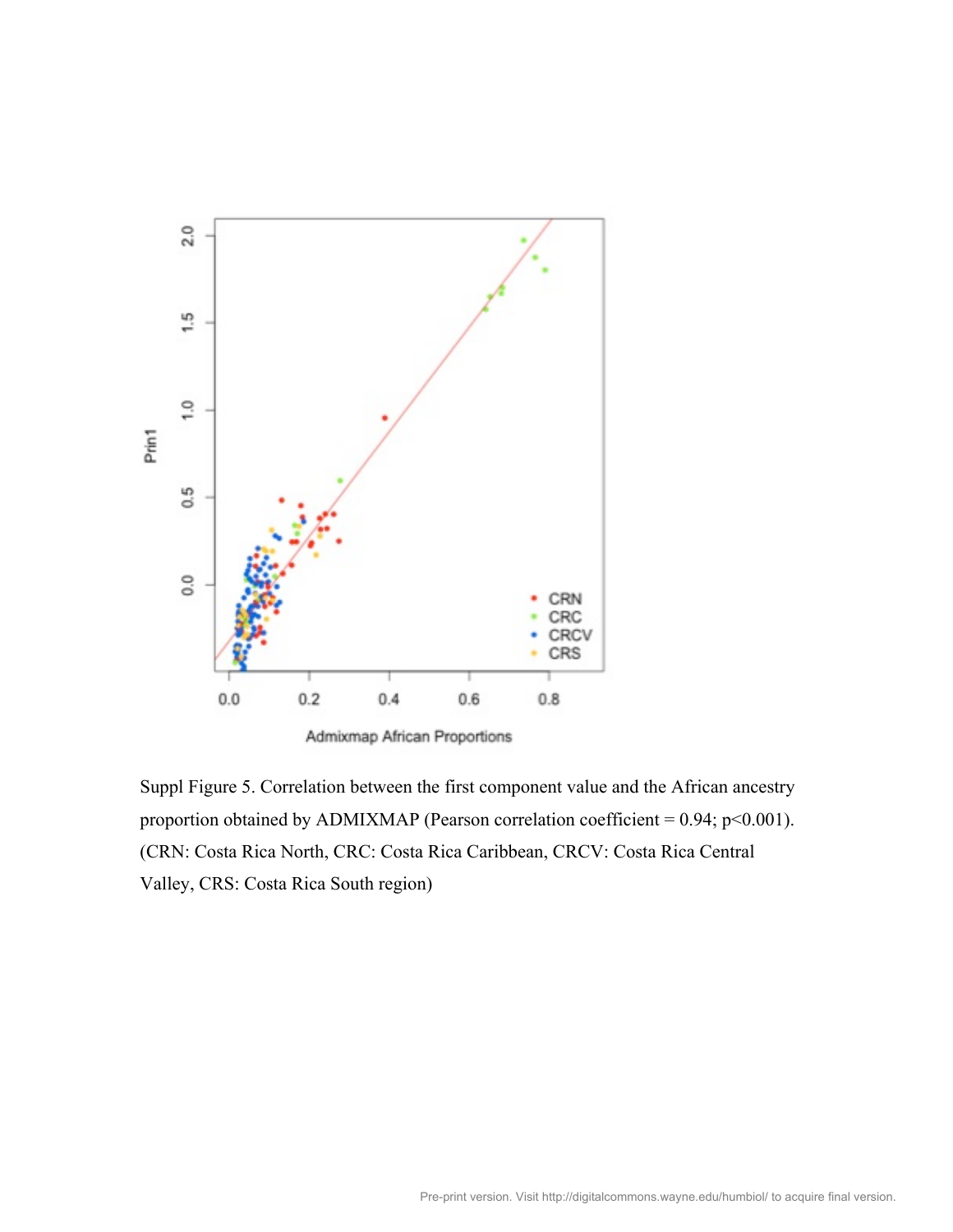

Suppl Figure 6. PCA of individual genetic distances  $(F_{st})$  between 10 populations genotyped for 78 AIMs. (YRI Yoruba, IBS Iberia, CHB China, CLM Colombia, MXL Mexico, PUR Puerto Rico, CRN Costa Rica North Region, CRC Costa Rica Caribbean Region, CRCV Costa Rica Central Valley, CRS Costa Rica South Region)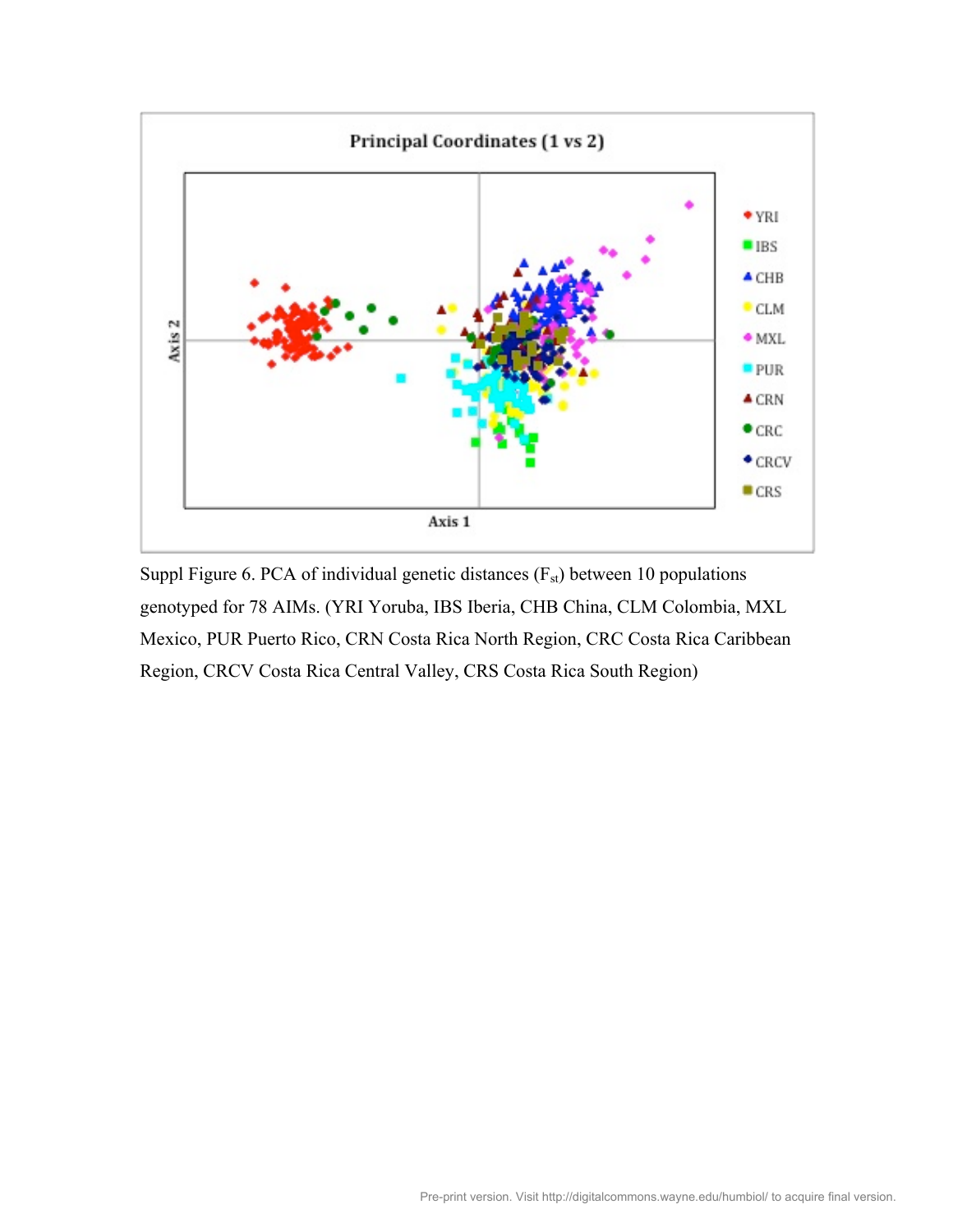| rs<br>number | <b>Chromosome</b>       | European | <b>Native</b><br>American | African     | Chinese <sup>+</sup> | Reference                     |
|--------------|-------------------------|----------|---------------------------|-------------|----------------------|-------------------------------|
| 2752         | $\mathbf{1}$            | 0.563    | 0.278                     | 0.153       | 0.593                | Martinez-Marignac et al. 2007 |
| 6003         | $\mathbf{1}$            | 0.104    | 0.019                     | 0.698       | 0.031                | Martinez-Marignac et al. 2007 |
| 723822       | 1                       | 0.083    | 0.864                     | 0.219       | 0.474                | Martinez-Marignac et al. 2007 |
| 725667       | $\mathbf{1}$            | 0.12     | 0.001                     | 0.708       | 0.000                | Martinez-Marignac et al. 2007 |
| 963170       | $\mathbf{1}$            | 0.146    | 0.922                     | 0.001       | 0.495                | Martinez-Marignac et al. 2007 |
| 1008984      | $\mathbf{1}$            | 0.881    | 0.276                     | 0.34        | 0.577                | Martinez-Marignac et al. 2007 |
| 1506069      | $\mathbf{1}$            | 0.028    | 0.368                     | 0.927       | 0.273                | Martinez-Marignac et al. 2007 |
| 2065160      | $\mathbf{1}$            | 0.079    | 0.838                     | 0.504       | 0.773                | Martinez-Marignac et al. 2007 |
| 2225251      | 1                       | 0.348    | 0.808                     | 0.955       | 0.536                | Martinez-Marignac et al. 2007 |
| 2479409      | $\mathbf{1}$            | 0.66     | 0.03                      | $0.775*$    | 0.304                | Tian et al. 2007              |
| 2814778      | $\mathbf{1}$            | 0.993    | 0.999                     | 0.002       | 1.000                | Martinez-Marignac et al. 2007 |
| 4908736      | $\mathbf{1}$            | 0.86     | 0.19                      | $0.683*$    | 0.330                | Tian et al. 2007              |
| 3287         | $\overline{c}$          | 0.786    | 0.868                     | 0.285       | 0.918                | Martinez-Marignac et al. 2007 |
| 1435090      | $\overline{2}$          | 0.24     | 0.847                     | 0.203       | 0.588                | Martinez-Marignac et al. 2007 |
| 1861498      | $\overline{2}$          | 0.792    | 0.991                     | 0.116       | 0.928                | Martinez-Marignac et al. 2007 |
| 6730157      | $\overline{2}$          | 0.63     | $\boldsymbol{0}$          | $0.000*$    | 0.000                | Tian et al. 2007              |
| 7595509      | $\overline{2}$          | 0.143    | <b>NA</b>                 | 0.011       | 0.191                | Amigo et al. 2008             |
| 768324       | 3                       | 0.043    | 0.76                      | 0.205       | 0.273                | Martinez-Marignac et al. 2007 |
| 1344870      | 3                       | 0.967    | 0.06                      | 0.941       | 0.716                | Martinez-Marignac et al. 2007 |
| 1465648      | 3                       | 0.783    | 0.9                       | 0.109       | 0.763                | Martinez-Marignac et al. 2007 |
| 2317212      | 3                       | 0.922    | 0.146                     | 0.295       | 0.531                | Martinez-Marignac et al. 2007 |
| 2613964      | $\overline{\mathbf{3}}$ | 0.321    | NA                        | 0.369       | 0.309                | Amigo et al. 2008             |
| 719776       | 4                       | 0.88     | 0.852                     | 0.052       | 0.655                | Martinez-Marignac et al. 2007 |
| 951784       | $\overline{4}$          | 0.171    | 0.702                     | 0.074       | 0.247                | Martinez-Marignac et al. 2007 |
| 1112828      | $\overline{4}$          | 0.829    | 0.113                     | 0.94        | 0.387                | Martinez-Marignac et al. 2007 |
| 1403454      | $\overline{4}$          | 0.139    | 0.885                     | 0.026       | 0.531                | Martinez-Marignac et al. 2007 |
| 2702414      | 4                       | 0.09     | 0.79                      | $0.083*$    | 0.356                | Tian et al. 2007              |
| 3309         | 5                       | 0.3      | 0.711                     | 0.4         | 0.763                | Martinez-Marignac et al. 2007 |
| 3340         | 5                       | 0.797    | 0.216                     | 0.92        | 0.701                | Martinez-Marignac et al. 2007 |
| 26247        | 5                       | $0.8\,$  | 0.16                      | $0.367 *$   | 0.340                | Tian et al. 2007              |
| 1461227      | $\sqrt{5}$              | 0.111    | 0.825                     | 0.409       | 0.881                | Martinez-Marignac et al. 2007 |
| 1881826      | $\sqrt{6}$              | 0.885    | 0.2                       | 0.794       | 0.876                | Martinez-Marignac et al. 2007 |
| 1935946      | 6                       | 0.536    | $\rm NA$                  | 0.159       | 0.072                | Amigo et al. 2008             |
| 2001144      | $\sqrt{6}$              | 0.92     | $0.2\,$                   | $0.306^{+}$ | 0.567                | Tian et al. 2007              |
| 1320892      | $\overline{7}$          | 0.74     | 0.105                     | 0.904       | 0.294                | Martinez-Marignac et al. 2007 |
| 1469179      | $\boldsymbol{7}$        | 0.357    | $\rm NA$                  | 0.324       | 0.954                | Amigo et al. 2008             |
| 2341823      | $\boldsymbol{7}$        | 0.833    | 0.575                     | 0.126       | 0.722                | Martinez-Marignac et al. 2007 |
| 2396676      | $\boldsymbol{7}$        | 0.779    | 0.575                     | 0.129       | 0.670                | Martinez-Marignac et al. 2007 |

Suppl Table 1. Ancestral population allele frequencies for 78 AIMs studied in a Costa Rican sample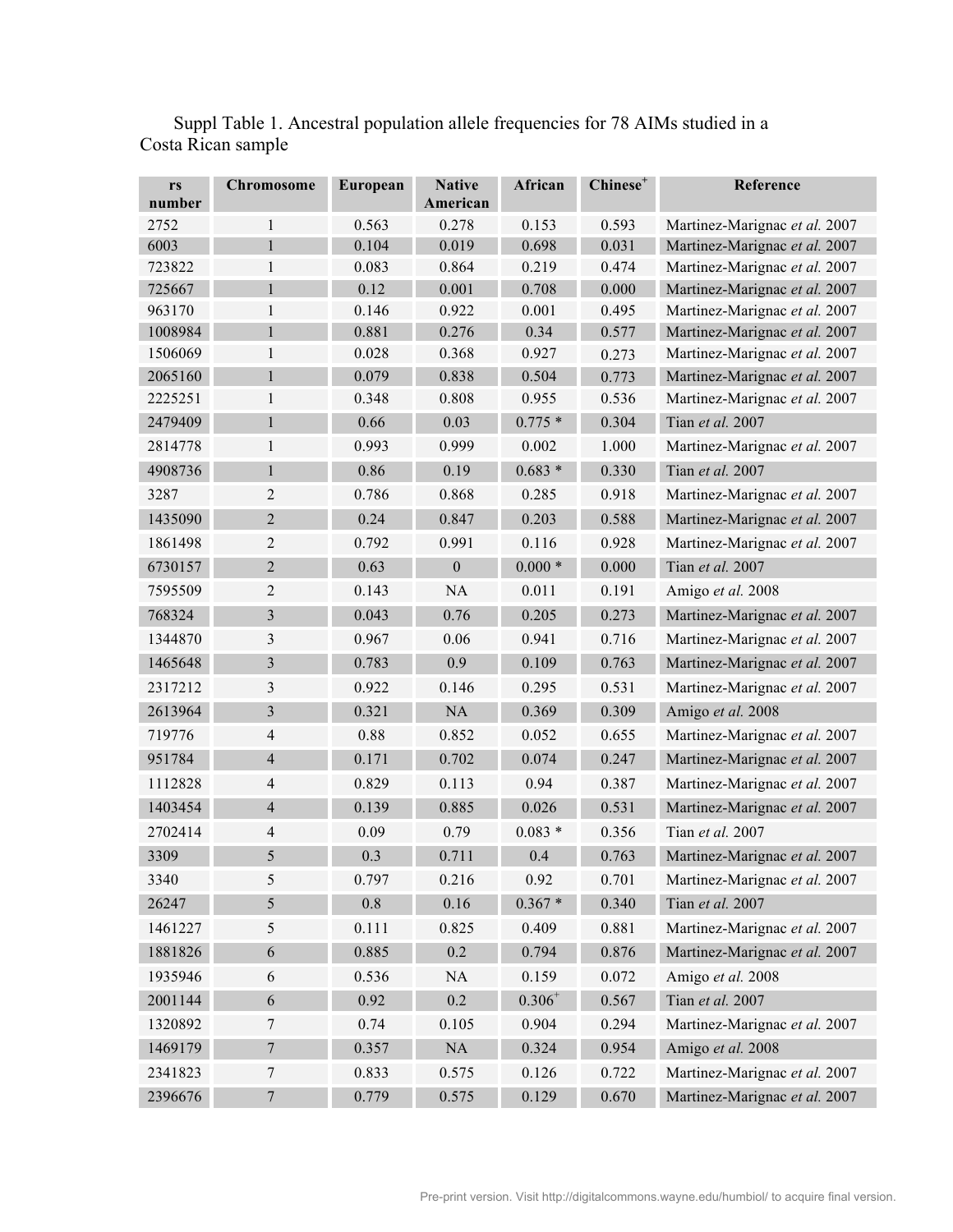| 285     | 8      | 0.494 | 0.439            | 0.965     | 0.289 | Martinez-Marignac et al. 2007 |
|---------|--------|-------|------------------|-----------|-------|-------------------------------|
| 1373302 | 8      | 0.287 | 0.921            | 0.351     | 0.562 | Martinez-Marignac et al. 2007 |
| 1808089 | $8\,$  | 0.417 | 0.966            | 0.397     | 0.392 | Martinez-Marignac et al. 2007 |
| 4130405 | $8\,$  | 0.85  | 0.29             | $1.000*$  | 0.546 | Tian et al. 2007              |
| 2695    | 9      | 0.167 | 0.964            | 0.271     | 0.443 | Martinez-Marignac et al. 2007 |
| 1327805 | 9      | 0.071 | NA               | 0.670     | 0.598 | Amigo et al. 2008             |
| 1928415 | 9      | 0.817 | 0.999            | 0.25      | 0.995 | Martinez-Marignac et al. 2007 |
| 1980888 | 9      | 0.933 | 0.052            | 0.801     | 0.515 | Martinez-Marignac et al. 2007 |
| 2149589 | 9      | 0.43  | 0.93             | $0.358*$  | 0.593 | Tian <i>et al.</i> 2007       |
| 2888998 | 9      | 0.87  | 0.52             | $0.717*$  | 0.294 | Tian et al. 2007              |
| 563654  | 10     | 0.07  | 0.6              | $0.400*$  | 0.191 | Tian et al. 2007              |
| 1594335 | 10     | 0.7   | 0.76             | 0.206     | 0.778 | Martinez-Marignac et al. 2007 |
| 1891760 | 10     | 0.379 | 0.94             | 0.203     | 0.572 | Martinez-Marignac et al. 2007 |
| 2207782 | 10     | 0.347 | 0.948            | 0.905     | 0.758 | Martinez-Marignac et al. 2007 |
| 1042602 | 11     | 0.485 | 0.027            | 0.004     | 0.000 | Martinez-Marignac et al. 2007 |
| 1079598 | 11     | 0.929 | NA               | 0.909     | 0.546 | Amigo et al. 2008             |
| 1487214 | 11     | 0.064 | 0.161            | 0.842     | 0.216 | Martinez-Marignac et al. 2007 |
| 1800498 | 11     | 0.63  | 0.077            | 0.135     | 0.041 | Martinez-Marignac et al. 2007 |
| 5443    | 12     | 0.681 | 0.741            | 0.199     | 0.546 | Martinez-Marignac et al. 2007 |
| 726391  | 12     | 0.778 | 0.5              | 0.056     | 0.474 | Martinez-Marignac et al. 2007 |
| 4767387 | 12     | 0.03  | 0.72             | $0.400*$  | 0.392 | Tian et al. 2007              |
| 717091  | 13     | 0.191 | 0.319            | 0.779     | 0.304 | Martinez-Marignac et al. 2007 |
| 2078588 | 13     | 0.925 | 0.875            | 0.023     | 0.722 | Martinez-Marignac et al. 2007 |
| 4885346 | 13     | 0.071 | NA               | 0.222     | 0.438 | Amigo et al. 2008             |
| 2862    | 15     | 0.142 | 0.704            | 0.382     | 0.490 | Martinez-Marignac et al. 2007 |
| 4646    | 15     | 0.287 | 0.739            | 0.321     | 0.289 | Martinez-Marignac et al. 2007 |
| 724729  | 15     | 0.895 | 0.999            | 0.115     | 0.866 | Martinez-Marignac et al. 2007 |
| 1800404 | 15     | 0.636 | 0.491            | 0.133     | 0.407 | Martinez-Marignac et al. 2007 |
| 292932  | 16     | 0.001 | 0.727            | 0.001     | 0.263 | Martinez-Marignac et al. 2007 |
| 764679  | 16     | 0.056 | 0.625            | 0.187     | 0.490 | Martinez-Marignac et al. 2007 |
| 2816    | 17     | 0.517 | 0.061            | 0.001     | 0.067 | Martinez-Marignac et al. 2007 |
| 1014263 | 17     | 0.9   | 0.22             | $1.000 +$ | 0.603 | Tian et al. 2007              |
| 1074075 | 17     | 0.266 | 0.008            | 0.868     | 0.330 | Martinez-Marignac et al. 2007 |
| 1369290 | 18     | 0.071 | 0.001            | 0.9       | 0.000 | Martinez-Marignac et al. 2007 |
| 1464612 | 18     | 0.94  | 0.29             | $0.966 +$ | 0.644 | Tian et al. 2007              |
| 718092  | 20     | 0.153 | 0.824            | 0.76      | 0.629 | Martinez-Marignac et al. 2007 |
| 1877751 | 20     | 0.67  | $\boldsymbol{0}$ | $0.900*$  | 0.144 | Tian et al. 2007              |
| 718387  | 21     | 0.906 | 0.893            | 0.174     | 0.665 | Martinez-Marignac et al. 2007 |
| 2829556 | 21     | 0.09  | 0.73             | $0.125*$  | 0.608 | Tian et al. 2007              |
| 461915  | $22\,$ | 0.143 | NA               | 0.335     | 0.634 | Amigo et al. 2008             |

\* Obtained from the Hapmap Yoruba sample at the dbSNP website (NCBI)